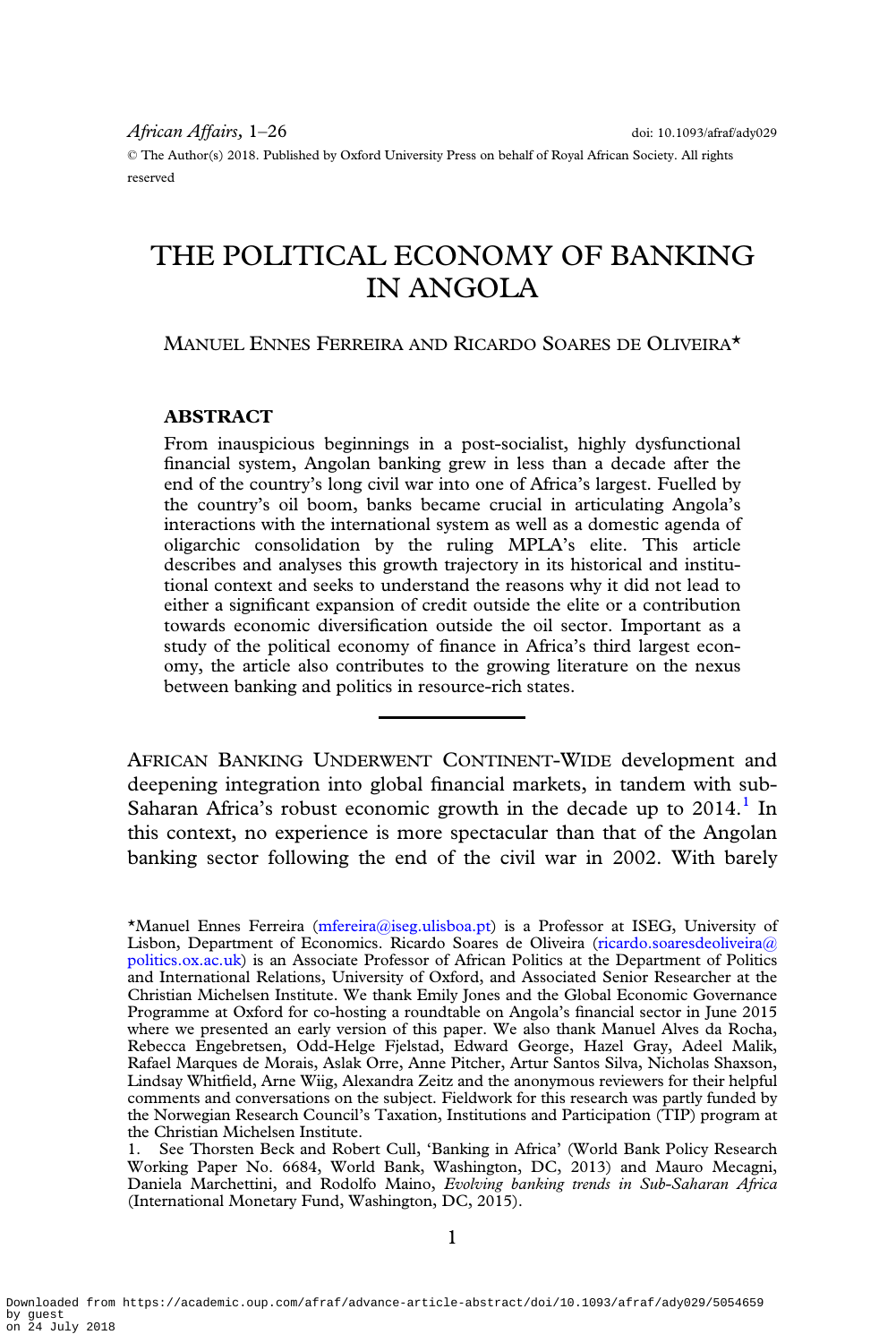USD\$3 billion in assets in 2003, Angolan banking had grown into a reported \$79 billion industry (in assets) by 2013, when it ranked as sub-Saharan Africa's third largest, after South Africa's (\$361 billion) and Nigeria's (\$166 billion).<sup>2</sup> This coincided with the era of MPLA hegemony under President José Eduardo dos Santos's rule, during which Angola's oil-fuelled GDP increased ten-fold from 2002 to 2014. This article describes and analyzes this growth trajectory in its historical and institutional context, and seeks to understand the reasons why it led to neither a significant expansion of credit outside the elite nor a contribution towards economic diversification beyond oil.

The study of banking is central to a host of pressing political economy dimensions in contemporary Africa. A broad and deep financial sector is perceived as crucial for poverty alleviation, lending to small and medium enterprises, and the diversification of African economies away from primary sectors.<sup>3</sup> The degree of state control over banks is key for its control over the political economy and arguably affects the capacity of opposition groups to mobilize across ethnic boundaries.<sup>4</sup> Scholars also see highly concentrated, poorly regulated and weakly institutionalized banking sectors as a systemic risk to African economies.<sup>5</sup> Addressing these questions requires understanding Africa-wide financial sector developments. Yet, as Catherine Boone argues, studies that emphasize cross-case similarities 'do not to pick up much variation in reform outcomes'. <sup>6</sup> This article focuses on one major trajectory. Important in its own right on account of size and political significance, Angolan banking also provides the context to ask broader questions regarding the nexus of finance and natural resources as well as the strengths and limitations of recent developments in African banking more generally.

Our findings are three-fold. First, the oil-fuelled growth in the banking sector was elite-controlled and that the cohesive MPLA regime consistently channelled benefits to insiders. State and ruling party tools were placed at the service of oligarch shareholders who in turn became

<sup>2.</sup> KPMG, 'Banking in sub-Saharan Africa' (KPMG, 2015), p. 3.

<sup>3.</sup> A long-standing debate exists on the finance-growth nexus, including in Africa, that, for reasons of limited space, we will not discuss in this article. See Hugh Patrick, 'Financial development and economic growth in underdeveloped countries', Economic Development and Cultural Change 14, 2 (1966), pp. 174–189; Ross Levine, Norman Loayza, and Thorsten Beck, 'Financial intermediation and growth: Causality and causes', *Journal of Monetary* Economics 46, 1 (2000), pp. 31-77; Victor Murinde, 'Financial development and economic growth: Global and African evidence', *Journal of African Economies* 21, 1 (2012), pp. 10-56.

<sup>4.</sup> Leonardo Arriola, Multiethnic coalitions in Africa (Cambridge University Press, Cambridge, 2013).

<sup>5.</sup> Thorsten Beck, Michael Fuchs and Marilou Uy, 'Finance in Africa: Achievements and challenges' (World Bank Policy Research Working Paper No. 5020, World Bank, Washington, DC, 2009).

<sup>6.</sup> Catherine Boone, 'State, capital, and the politics of banking reform in Africa', Comparative Politics 37, 4 (2005), pp. 401–420, p. 401.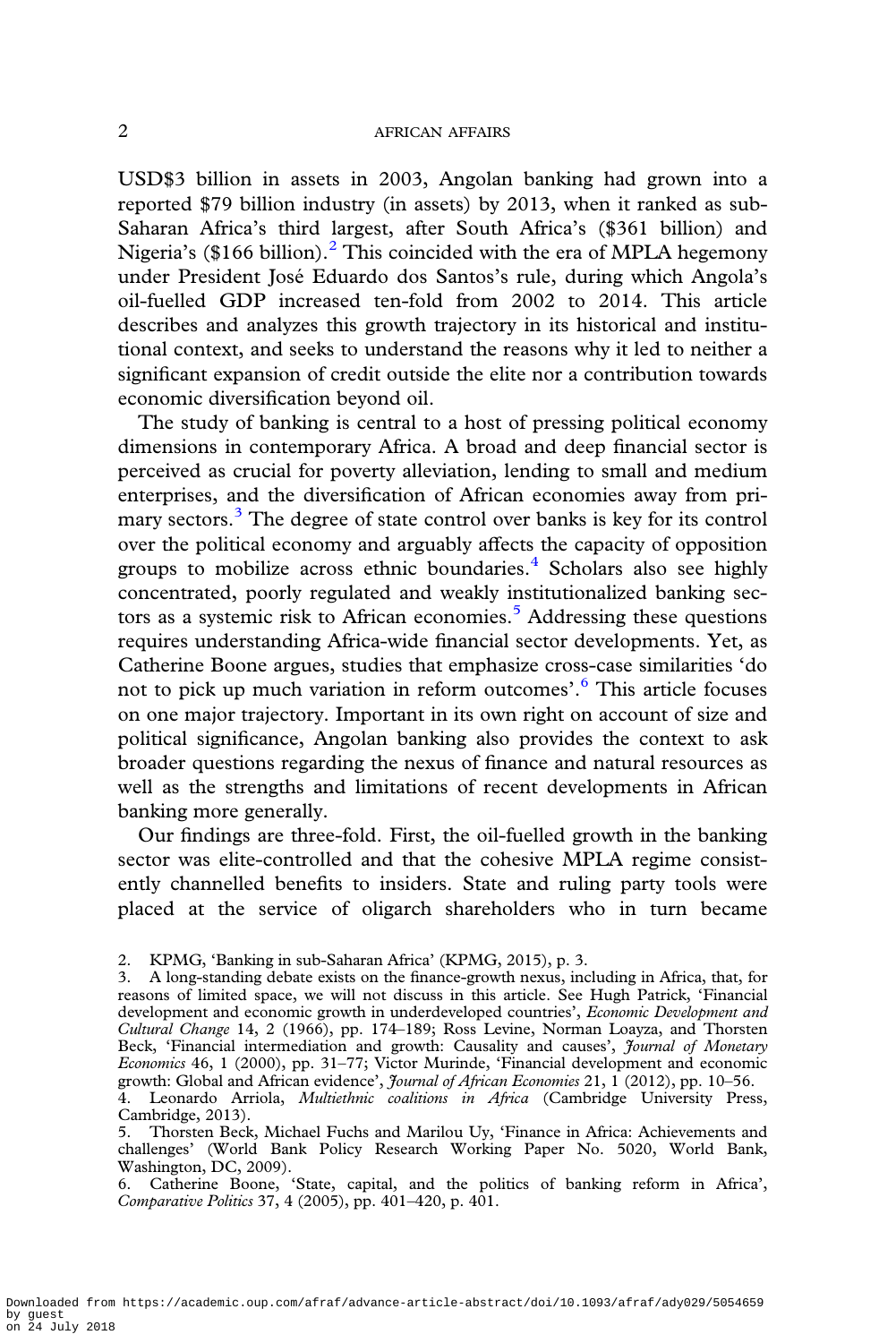maximizers of regime power in the financial sector. Second, despite exceptional growth in the years of the oil boom, banks were focused on rent-seeking and did not provide much credit to the productive sectors of the economy. While enabling for insiders, the patterns of governance and distributional outcomes created significant sector fragilities. Third, the initial domestic space for influencing sector design was reduced in the context of the post-2014 drop in oil prices, and that global regulatory pressures became a major influence in the sector's trajectory.

Beyond these empirical findings, we make three additional claims. First, building on work by Peter Lewis, Howard Stein and Catherine Boone, we pay special attention to the internal and political dimensions of Angola's reform trajectory.7 We do not mean to underplay external factors, the importance of which we have discussed elsewhere, such as resource-rich Angola's position in the world economy<sup>8</sup>: the very choices afforded to decision-makers during the oil boom owed to a positive global conjuncture that has since been reversed. However, the remarkable degree of Angolan autonomy in shaping the banking sector is noteworthy in the period from 2002 to 2014. In addition to Angola's sui generis post-Cold War capitalism and post-civil war political settlement, the article underlines the importance of late colonial and early postcolonial legacies and the statist mindset of the ruling party for post-2002 banking development. The interests of powerful domestic groups, in a society where business and party elites are virtually coterminous, decisively shaped sector structures, policy and regulation during the period under scrutiny. External actors who have been influential elsewhere, such as the IMF, the World Bank and western donors, played a secondary role in defining the timing or initial character of reform in Angola, even if international regulatory pressures became more important in recent years.

Following from this, we argue that a country's resource endowment, and particularly the presence of large oil reserves, is key in accounting for the creation and evolution of different financial regimes. Oil money contributed to the development of Angolan banking, and the volatility of oil prices keeps it in flux; oil as source of revenue means other sectors are neglected. The importance of oil is clear in terms of the regime's initial aloofness from external pressures as well as autonomy from domestic social forces: without oil, Angola could never have afforded the financial

<sup>7.</sup> Peter Lewis and Howard Stein, 'Shifting fortunes: The political economy of financial liberalization in Nigeria', World Development 25, 1 (1997), pp. 5-22, and Boone, 'State, capital', p. 403.

<sup>8.</sup> See Manuel Ennes Ferreira, A Indústria em tempo de guerra (Cosmos, Lisbon, 1999) and Ricardo Soares de Oliveira, Magnificent and beggar land: Angola since the civil war (Hurst, London, 2015).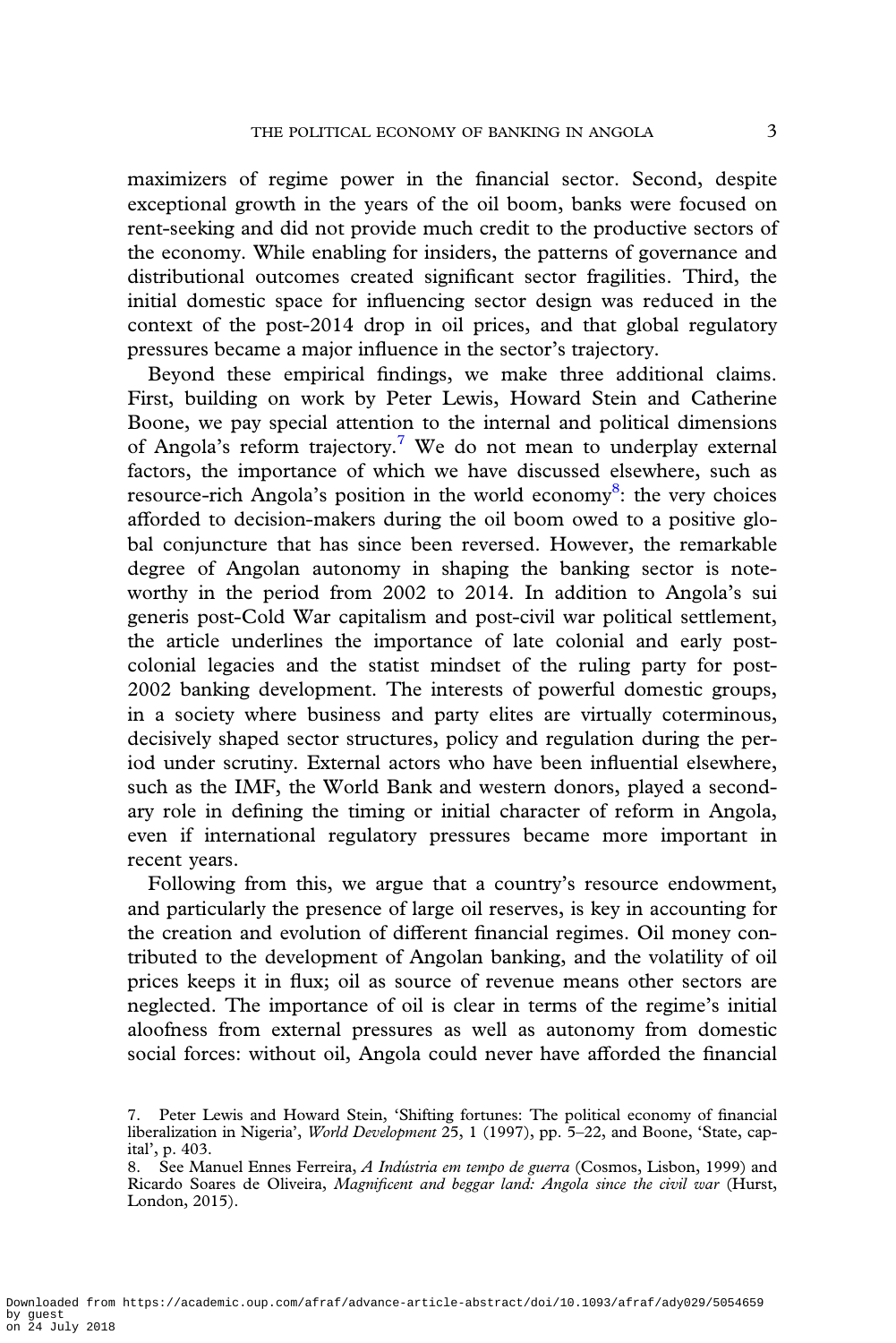sector trajectory studied here. Finally, the article underlines the importance of regime type for banking reform in terms of patterns of ownership, regulation, and distributional outcomes.

Despite its size and importance, the Angolan banking sector is underresearched. This article is therefore exploratory in character. It is based on the limited available data, $9$  interviews with stakeholders and the authors' knowledge of Angola's political economy. The article's focuses on banking because the financial sector outside banking is underdeveloped. Though Angola had, on the eve of the 2014 oil price fall, a newly minted Sovereign Wealth Fund, there is still no stock exchange, capital markets are embryonic, and non-banking financial institutions such as insurance companies and pension funds play a peripheral role, with almost 100 percent of the country's financial assets held by banks.<sup>10</sup>

Section one provides historical context on Angola and the development of its banks up to the end of the civil war in 2002. The purpose of section two is to analyze the rise of banking in the decade up to the oil price crisis in 2014. Paying particular attention to the role of the state as the handmaiden of banking expansion, the section studies the variety of banks that emerged, their partnerships with foreign banks, the character of operations, and relations with the oil sector. The third section discusses the limits of banking development during this decade, the major regulatory efforts, and the impact on banking of a 70 percent oil price collapse since 2014. The final section provides an explanation of Angola's banking expansion since 2002 and suggests a number of broader lessons for the study of the political economy of banking in contemporary Africa.

### Angolan banking until 2002

A number of scholars of African banking claim that the prior character of state-society relations and institutional and regulatory configurations are crucial in understanding the outcome of financial sector reform in individual countries.<sup>11</sup> The choices of postcolonial leaders are important in accounting for outcomes. $12$  In the case of Angola, these took the form of the early dismantling and nationalization of the late colonial financial system, followed in the 1990s by an elite-controlled post-Socialist reform

- 11. Lewis and Stein, 'Shifting fortunes'.
- 12. Arriola, Multiethnic coalitions.

<sup>9.</sup> We are particularly appreciative of the work of the Centro de Estudos e Investigação Científica at the Catholic University of Angola, whose annual reports are an invaluable source for the study of the Angolan economy.

<sup>10.</sup> IMF, 'Sub-Saharan Africa: Time for a policy reset' (World Economic and Financial Surveys, Regional Economic Outlook, IMF, Washington, DC, 2016), p. 54.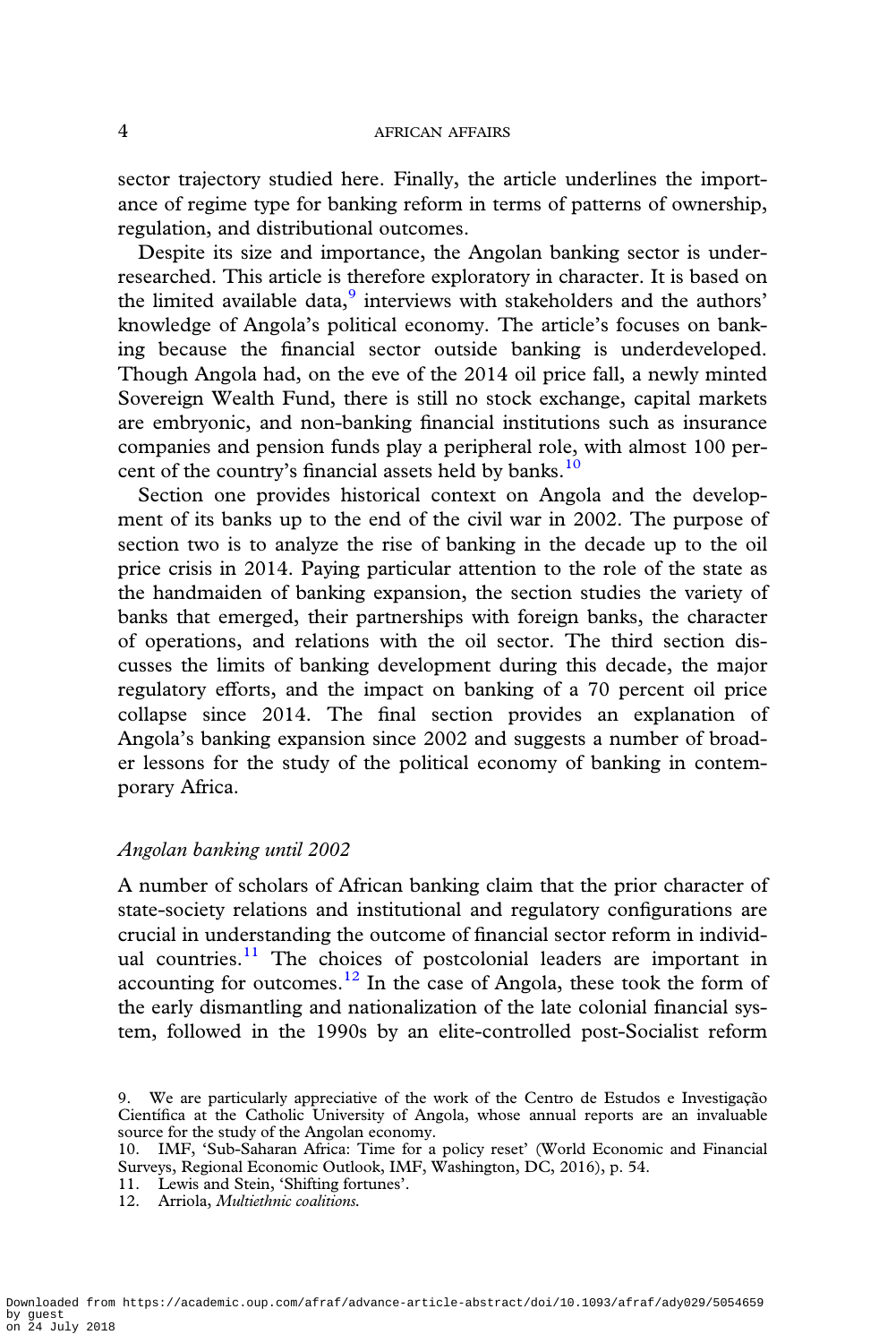process that excluded the financial sector from privatization.<sup>13</sup> The subsequent expansion of banking welcomed both national and international private capital, but with state ownership (and overarching regime oversight) left intact. Despite their critique of colonial financial arrangements, Angolan leaders have also borrowed from the pre-1975 arrangements throughout different policy regimes over forty years. This longer history, with its unbroken emphasis on political control over banks, conditions contemporary banking development in myriad ways.

The role of metropolitan financial capital in the exploitation of Angola harks back to the mid-nineteenth century. The Banco Nacional Ultramarino, the sole bank in existence until 1926, favored the interests of the Lisbon bourgeoisie to the detriment of those of Angola's settler bourgeoisie.<sup>14</sup> Its successor, the Banco de Angola, remained both the issuer of currency and the only commercial bank for another three decades until metropolitan financial capital created non-financial enterprises in Angolan farming, services and industry in the 1950s. A significant economic boom in the 1960s and early 1970s (partly owing to policies that responded to the emergence of armed struggle against Portuguese rule) brought the commercial activities of five additional banks and four financial institutions to Angola.<sup>15</sup> These banks had a privileged relationship with a select group of financial-industrial conglomerates that were often owned by the same shareholders and dominated particular sectors of the economy.<sup>16</sup> Metropolitan capital again played the crucial role, while the white settlers as well as black Angolans were marginal in this process. Foreign banks did not operate in late colonial Angola but held shares in Portuguese banks and Angola's largest firms.<sup>17</sup>

At independence in 1975, the fairly well developed banking system consisted of the Banco de Angola (simultaneously a central bank, currency issuer and commercial bank), other commercial banks and non-banking financial institutions.<sup>18</sup> Although the early postcolonial period saw radical changes, three legacies of the late colonial period would prove influential

<sup>13.</sup> Manuel Ennes Ferreira, 'La reconversion économique de la nomenklatura pétrolière', Politique Africaine 57 (1995), pp. 11–26.

<sup>14.</sup> See Adelino Torres, 'Le rôle du capital bancaire dans les colonies portugaises de l'Angola et de St. Tomé de 1864 au debut du XXe siècle', African Economic History 12 (1983), pp. 227–240; William Gervase Clarence-Smith, The third Portuguese empire (Manchester University Press, Manchester, 1985).

<sup>15.</sup> Banco Nacional de Angola, 'História', <<http://www.bna.ao/Conteudos/Artigos/>> (14 February 2016).

<sup>16.</sup> Henrique Guerra, Angola: Estrutura económica e classes sociais (Livrangol Editores, Luanda, 1974).

<sup>17.</sup> See Mário de Souza Clington, Angola libre (Editions Gallimard, Paris, 1975); Guerra, Estrutura económica, pp. 33, 43, 46.

<sup>18.</sup> Governo de Angola, 'Programa de saneamento económico e financeiro: Bases gerais para a definição do sistema bancário' (Governo de Angola, Secretariado Técnico, Luanda, 1988).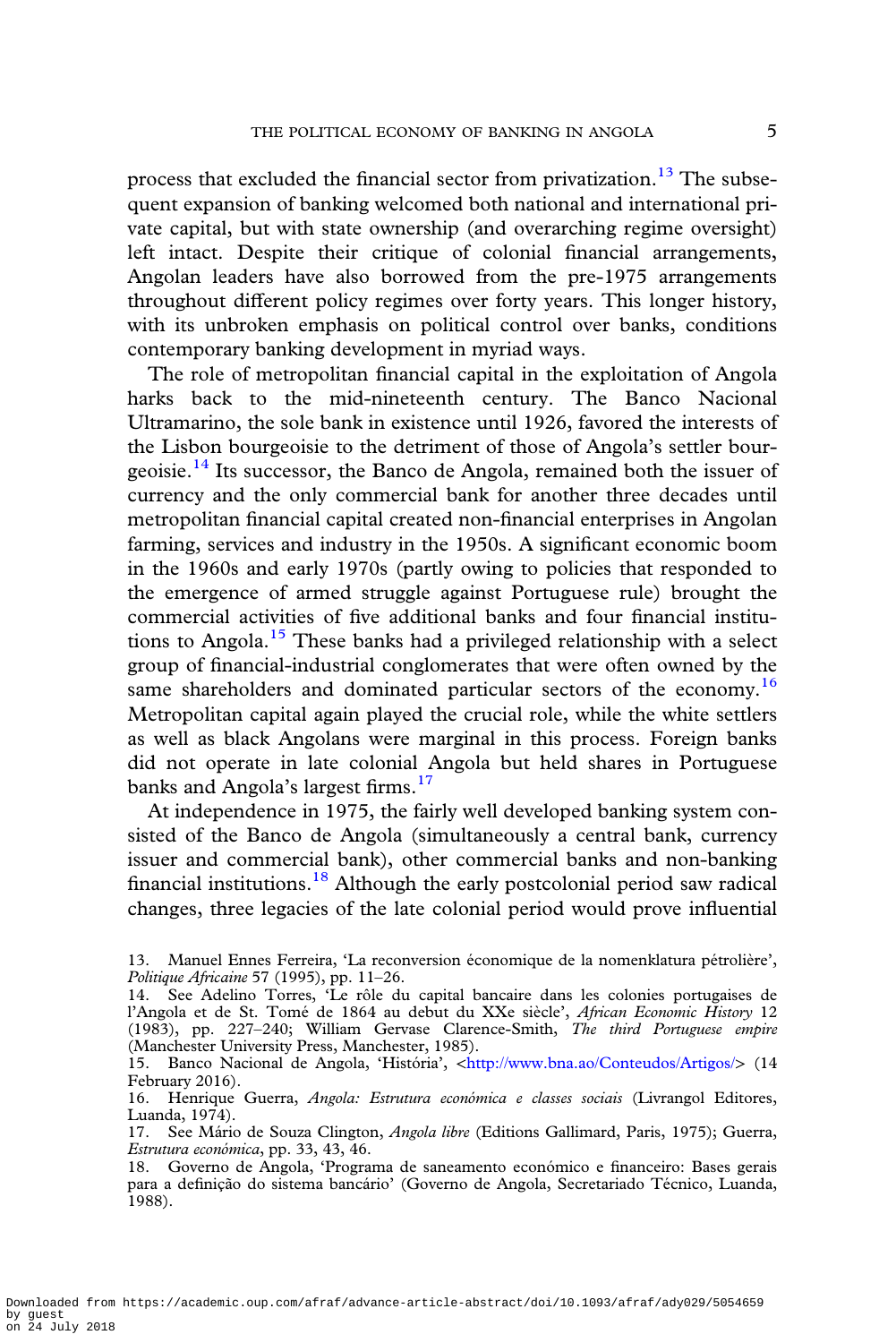for financial liberalization in the 1990s. The first is the importance of a robust banking sector for late colonial economic success and an understanding that its redevelopment after the Socialist period (1975–1991) was essential. The second is the perceived need to associate the banking sector with local business groups, and the synergies that could result from that. Thirdly, that foreign capital can be present in Angolan banking, provided it is tamed by the state and by regime interests.

The advent of independence under the Socialist rule of the MPLA was transformative, $19$  owing to the movement's policy of 'revolutionary suppression of private property of the means of production'.<sup>20</sup> The confiscation of settler property, including in the financial sector, started in March 1976 and did not end until  $1990.<sup>21</sup>$  In order to be 'real and profound', President dos Santos argued, the transformation 'needed to [impact] on the economic and financial interests of the Portuguese colonialists'.<sup>22</sup> (Ironically, the reopening of the financial system in the 1990s drew in Portuguese investors first and foremost.) The Banco de Angola and the private banks were nationalized. The Banco de Angola became the Banco Nacional de Angola  $(BNA)$ ,  $^{23}$  the country's central bank, currency issuer, treasury, and commercial bank. The Banco Comercial de Angola became the Banco Popular, meant to deal with individual savings. All bank deposits were transferred to state banks. In 1978, private banks were closed, with the BNA taking over banking branches, and insurance activities were moved to ENSA (Empresa Nacional de Seguros e Resseguros de Angola), the new state insurer. The remaining private insurers were closed in 1981.

The 1976 Nationalizations and Expropriation Law and the Marxist– Leninist 1978 Constitution sought to create a new financial system. As stated in the MPLA First Congress, 'all vestiges of the colonial financial system and of the mechanisms of a society ruled by the capitalist mode of production must quickly [disappear], giving way to a new financial system whose characteristics match the demands of central planning of the national economy and the construction of socialism'.<sup>24</sup> Yet the Marxism of the MPLA only partly explains the shape of the post-independence financial sector. A centralizing agenda fitted the ethos of the liberation movement turned one-party state as well as the background of the new

Downloaded from https://academic.oup.com/afraf/advance-article-abstract/doi/10.1093/afraf/ady029/5054659 by guest on 24 July 2018

<sup>19.</sup> Governo de Angola, Lei Constitucional da República Popular de Angola de 1975, Diário da República, n°1, I Série, 11 de Novembro de 1975.

<sup>20.</sup> MPLA, 'Orientações fundamentais para o desenvolvimento económico e social 1978/ 80' (I Congresso do MPLA, Luanda, 1977), p. 21.

<sup>21.</sup> Ferreira, A indústria em tempo de guerra, and Governo de Angola, Lei da Nacionalização e Confisco de Empresas e Outros Bens, Diário da República, n°52, I Série.

<sup>22.</sup> José Eduardo dos Santos, 'Discurso na abertura da I conferência nacional do MPLA/ PT', 14 de Janeiro, Luanda, 1985.

<sup>23.</sup> Governo de Angola, Lei n°69/76, Diário da República, n°266, I Série, 10 de Outubro.

<sup>24.</sup> MPLA, 'Orientações 1978/80', p. 21.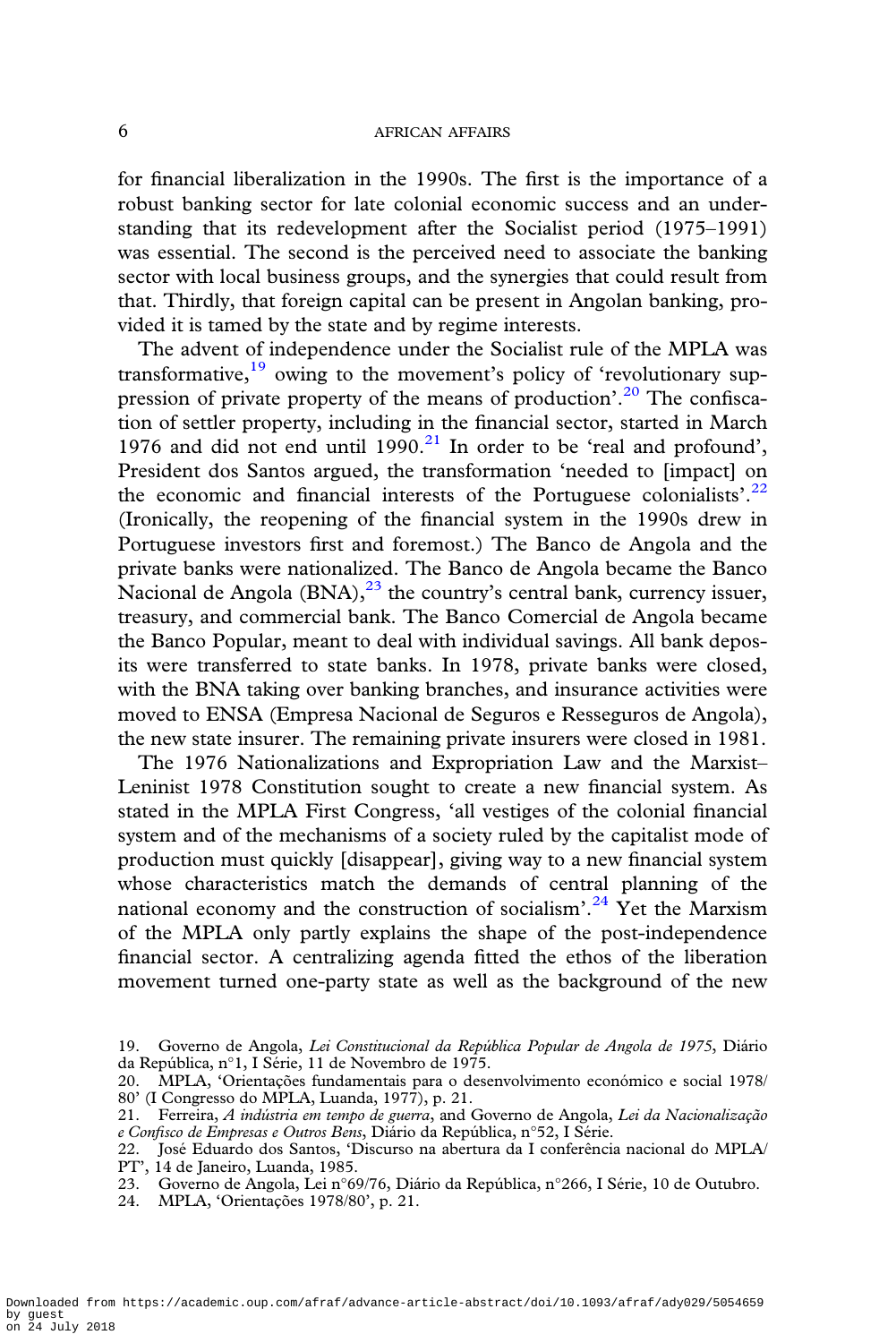elite, who mostly came from the public sector and had little private sector experience. The settler exodus also guaranteed that no autonomous business class would counter this statist agenda. More important, the new MPLA rulers understood the need to control access to capital as a precondition for their tenuous grip over the war-torn country.

The political rationality of this agenda notwithstanding, the economic inefficiencies of the statist approach to finance were soon evident, and made worse by the return of UNITA's South African-backed insurgency from the late 1970s. At the First Extraordinary Party Congress in 1980, proposals emerged regarding the reformulation of the financial sector, the possibility of 'autonomous' management of 'the BNA's central banking and commercial-banking roles' and the creation of a foreign trade bank.<sup>25</sup> By 1985, the economy had declined to such an extent that the MPLA Second Congress dealt at length with the problems of the financial sector. $26$  Yet the first attempt at reform came only with the 1987 Programa de Saneamento Económico e Financeiro (SEF).<sup>27</sup> In 1991, the BNA announced the creation of three state-owned comercial and investment banks, Banco de Poupança e Crédito (BPC), Banco do Comércio e Indústria (BCI) and Caixa Agrícola e de Pescas (CAP). These new banks would guarantee continuing state control over credit. The BNA also mentioned the possibility of allowing shareholders 'that aren't just state companies', i.e., private shareholders.<sup>28</sup>

Held in 1990 at the tail end of the Cold War, and in the face of sweeping changes in southern Africa, the MPLA's Third Congress confronted the failure of the Socialist model. The MPLA made an equivocal commitment to financial sector reform, seeing the 'the existence of a functional [domestic] financial system' as a prerequisite for Angola's articulation with the global economy, $^{29}$  but the goal was to keep banks and credit allocation under strict control. The conundrum was how to involve the state with the private sector, and Angolan shareholders with foreign shareholders, without loss of MPLA preeminence.<sup>30</sup> This degree of initial uncertainty meant that the state-supported creation of an Angolan business class through privatization would not include banking, which was

Downloaded from https://academic.oup.com/afraf/advance-article-abstract/doi/10.1093/afraf/ady029/5054659 by guest on 24 July 2018

<sup>25.</sup> MPLA/PT, 'Orientações fundamentais para o desenvolvimento económico e social 1980–85' (I Congresso extraordinário do MPLA/PT, Luanda, 1980), pp.162–163.

<sup>26.</sup> MPLA/PT, 'Sistema de direcção da economia' (II Congresso do MPLA/PT, Luanda, 1985).

<sup>27.</sup> Governo de Angola, 'Programa de saneamento económico e financeiro' (Luanda, 1987).

<sup>28.</sup> Revista Comércio Externo, 17, 'Interview with Generoso de Almeida', vice-governor of BNA, March 1991, pp. 36–42.

<sup>29.</sup> MPLA/PT, 'Projectos de teses' (III Congresso do MPLA/PT, Luanda, 1990a), pp. 51–61.

<sup>30.</sup> For a landmark study of similar dynamics, see Anne Pitcher, Privatizing Mozambique (Cambridge University Press, Cambridge, 2002).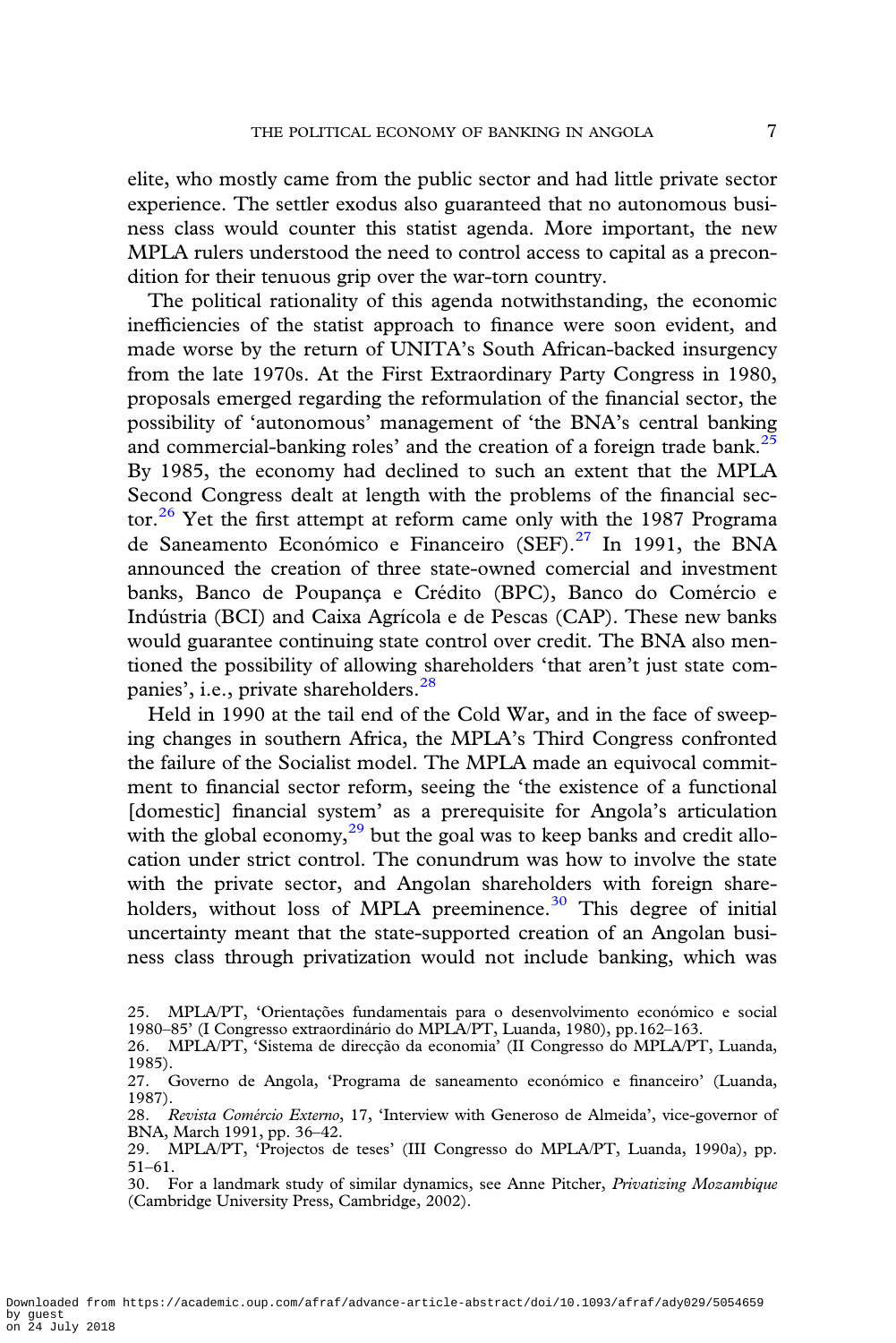deemed a strategic sector and remained in the hands of the state. Noting its status as a 'sensitive sector [that demands] probity and vocation for [financial] business',<sup>31</sup> decision-makers were in no hurry to allow the new business class full access to bank ownership.<sup>32</sup>

The emergence of Angola's private banks was therefore protracted and piecemeal. As late as 1993, the BNA was responsible for 84 percent of credit to enterprises and householders, a role it kept until it ended its commercial activity in 1996. $33$  Amidst currency devaluations, a currency replacement, three-digit-high inflation and the war against UNITA, the MPLA preferred to keep a grip over credit allocation. The three public banks were never privatized, despite repeated commitments to do so. $34$ MPLA loyalists held shares in the new private banks, but the banks were also heavily participated by the state, state-owned enterprises such as the national oil company, Sonangol, and even (in the case of BAI in 1997, BCA in 1999 and Banco Sol in 2001) direct MPLA participation through its GEFI business conglomerate.<sup>35</sup> This pattern of state, SOE and party participation in the development of private commercial banks is a distinctive characteristic of Angola's banking sector.

A focus on the problems and underperformance of the financial sector elides the key role played by the national oil company, Sonangol, in managing the real finances of the state. A relatively well managed, if unorthodox, corporation that was Africa's second largest by 2013, Sonangol acted as the regime's lifeline to the world economy.<sup>36</sup> Its creditworthiness was higher than that of the state and was placed at the service of contracting loans from international banks, many of them oil-backed and run through opaque special purpose vehicles. In a highly unusual financial role for an SOE, Sonangol routinely realized quasi-fiscal operations that, according to the IMF, amounted to half of the government's revenues by the late 1990s. $37$  It is unsurprising that the first 'private' Angolan bank, BAI, was established in 1997 with Sonangol as the largest shareholder. In short, though its formal financial system was a shambles, the regime's running of the war economy through Sonangol's parallel state was capable and contributed towards victory in the civil war in 2002.

<sup>31.</sup> Revista Comércio Externo, 'Interview', pp. 37–38.

<sup>32.</sup> Mário Nelson, 'O redimensionamento do sector empresarial do Estado e o SEF', in CCIPA, O redimensionamento do sector empresarial do Estado Angolano (CCIPA, Lisboa, 1991), pp. 23–25.

<sup>33.</sup> Governo de Angola, 'Programa económico e social' (Luanda, 1994), p. 8.

<sup>34.</sup> Renato Aguilar and Asa Stenman, 'Angola 1995: Let's try again' (SIDA, Stockholm, 1995).

<sup>35.</sup> Rafael Marques, 'MPLA Ltd', February 2010, Makaangola, <[https://www.makaangola.](https://www.makaangola.org/wp-content/uploads/2012/04/MPLALimited.pdf) [org/wp-content/uploads/2012/04/MPLALimited.pdf](https://www.makaangola.org/wp-content/uploads/2012/04/MPLALimited.pdf)> (3 April 2017).

<sup>36.</sup> Ricardo Soares de Oliveira, Oil and politics in the Gulf of Guinea (Hurst, London, 2007).

<sup>37.</sup> Tony Hodges, Angola: Anatomy of an oil state (James Currey, Oxford, 2004), p. 142.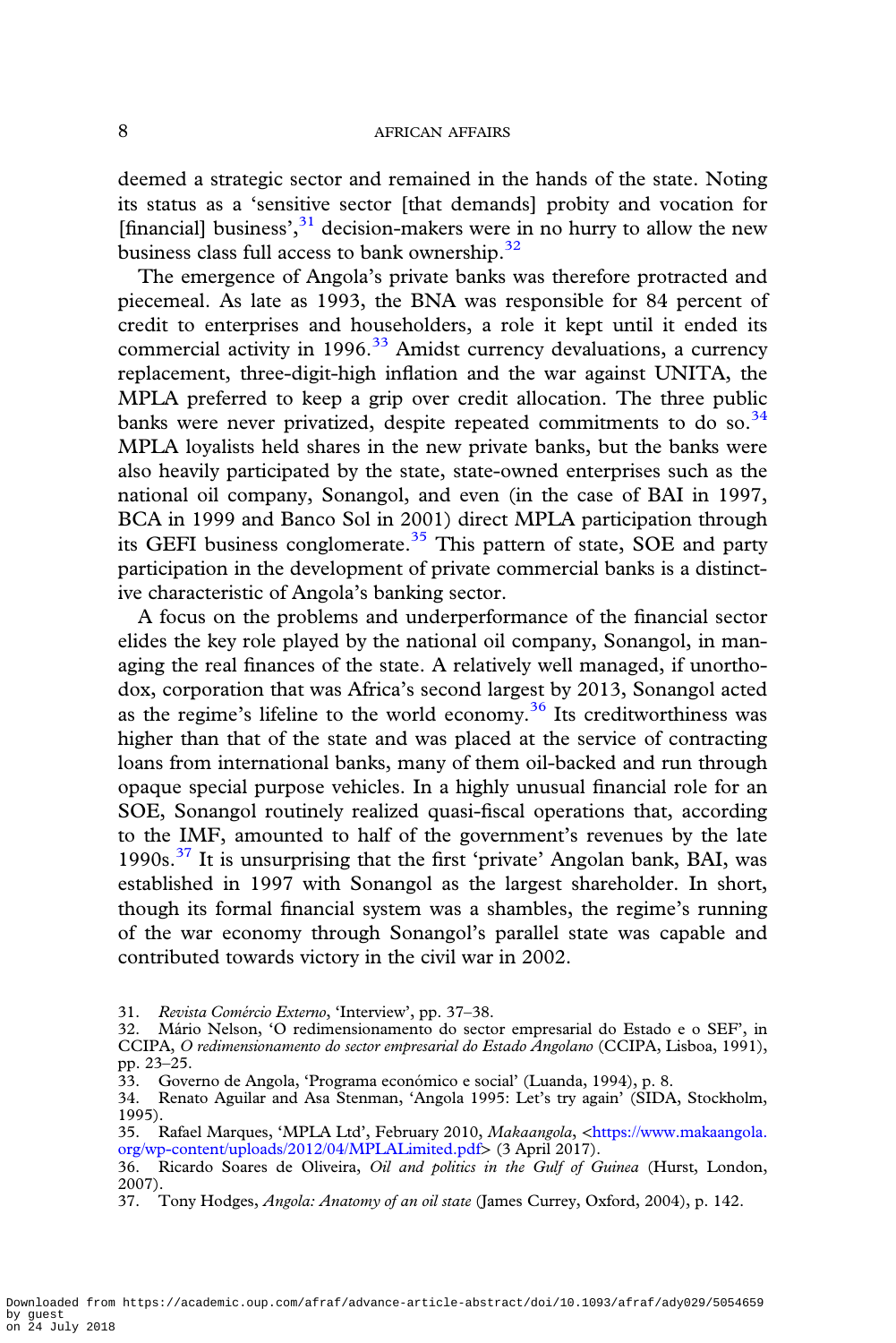While lucrative for regime insiders, the political economy of war was changing even in the last years of the conflict. The chaos of the 1990s had been instrumental for elite accumulation through strategies ranging from privatization and exchange rate scams to war profiteering.<sup>38</sup> However, those unstable conditions now stood in the way of new opportunities. Dos Santos pushed for economic stabilization and a 'renewal of the management style' that imposed the 'minimal conditions, not for the country's development, but for the functioning of a renewed (even if fundamentally rentier) capitalism'.<sup>39</sup> This reformist turn, while welcomed by foreign investors and the World Bank and IMF, was internally generated. At this stage, the presence of the World Bank was peripheral and the relationship with the IMF acrimonious. Though devastated by the war, oil-rich Angola was not dependent on western donors.<sup>40</sup> The key incentive for this reform drive was to enable the benefits of the oil-fuelled peace economy to flow to favoured constituencies through both the distribution of available rents and the creation of new rents. While officially designed to buttress a national 'private' sector, the strategy was state-led. The resulting banking sector is a hybrid that is neither public nor private, and is best conceived of as 'state-, party- and elite-owned', <sup>41</sup> in which public efforts create the conditions for elite private accumulation.

### Angolan banking since 2002

At the turn of the century, Angola's banking sector could still be described as the 'ideal-type case of a statist regime'.<sup>42</sup> As the IMF noted in 2001, 'management problems in the state-owned banks have generated large shares of non-performing loans and recurrent recapitalizations'.<sup>43</sup> But starting with the creation of Banco Keve in 2003, the growth of banking was unstoppable until 2015. In 2002, there were nine banks. In 2015, 27 banks were in operation and three had recently received licenses (Ecobank de Angola, Banco Postal S.A., and Bank of China). Three banks are fully state-owned (BPC, BDA and BCI). The state remains a

43. IMF, 'Angola: Article IV consultation discussions and review of performance under the staff-monitored program' (Briefing Paper, IMF, Washington, DC, 6 July 2001).

<sup>38.</sup> Ferreira, 'La reconversion économique'.

<sup>39.</sup> Olivier Vallée, 'Du palais au banques: La reproduction élargie du capital indigène en Angola', Politique Africaine 110 (2008), pp. 21–46.

<sup>40.</sup> Angola tried to convene a donors' conference to help with post-war reconstruction but this was postponed by donors due to governance concerns. In 2004, strong growth in oil production and the price of oil, as well as a new strategic relationship with China, led Angola to rely instead on its own resources for reconstruction.

<sup>41.</sup> We thank Edward George for this point.

<sup>42.</sup> Boone, 'State, capital'.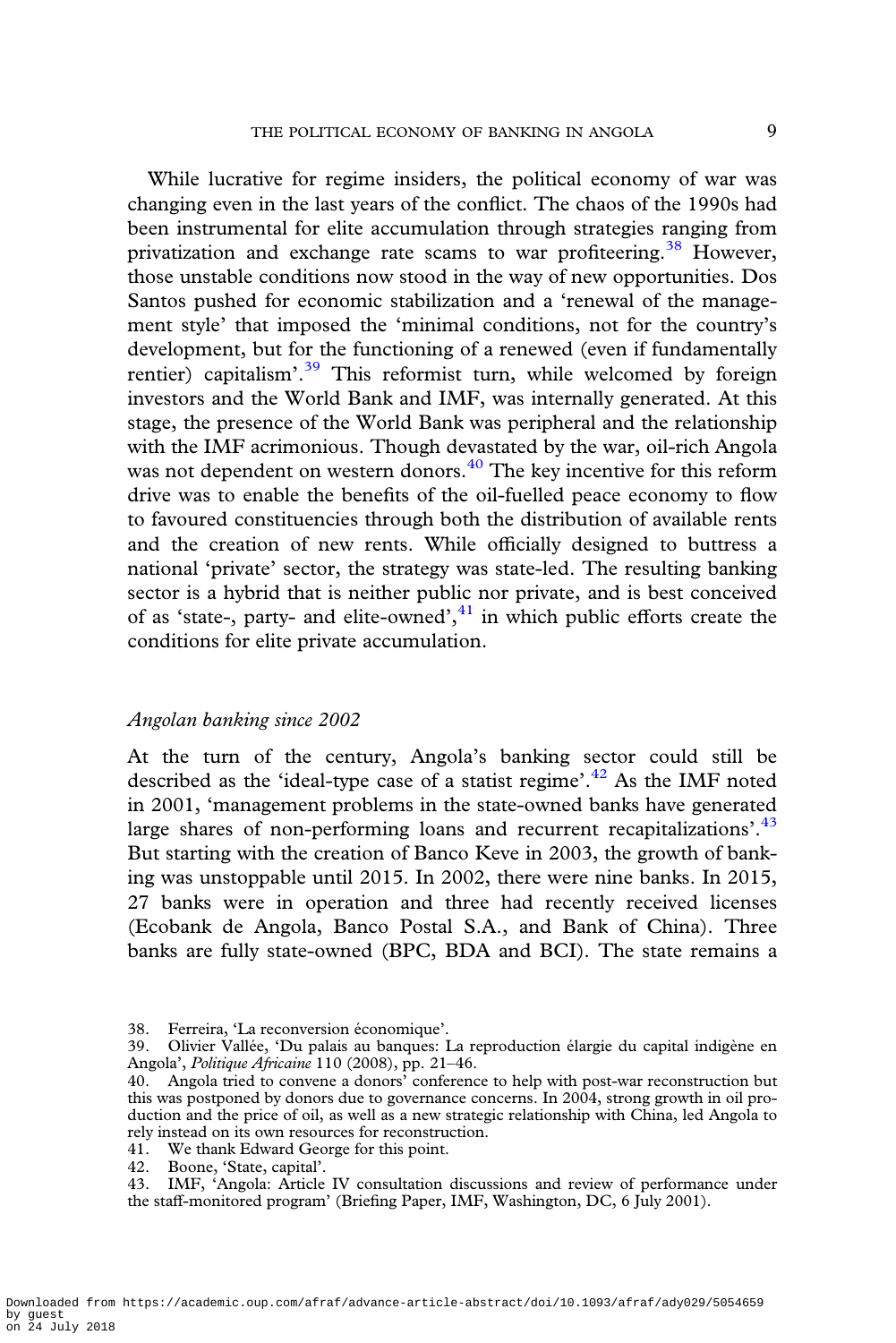major shareholder (directly, but often through Sonangol or other  $SOEs$ )<sup>44</sup> in eight additional private banks, including BAI, BFA, Millennium Angola and Banco Económico (since 2014). Private domestic investors are majority shareholders in fifteen banks, while foreigners are majority shareholders in five. $45$  Angolan banks, both nominally private and public, are remarkably dependent on the state for their operations.

Members of leading MPLA families are key shareholders of the new banks, and senior (Politburo and Central Committee) party officials figure prominently on their boards. Everyone of consequence has a stake, but the former president's children are particularly well represented. Isabel dos Santos is the main shareholder of BFA (through a 25 percent stake in Unitel, which in turn owns 51 percent of BFA) and 50 percent of BIC Angola. José Filomeno dos Santos, who headed the Sovereign Wealth Fund until January 2018, is present in Banco Kwanza Invest and acquired 49 percent of Standard Angola. Welwitschia 'Tchizé' dos Santos created Banco Prestígio in 2014, with her brother Coreon Dú as shareholder and their mother, $\frac{46}{10}$  Maria Luísa Abrantes, as chair of the general meeting of shareholders. The former first lady, Ana Paula dos Santos, owns 5.42 percent of Banco Sol. In March 2017, Danilo, the son of Ana Paula and President dos Santos (and until then the only adult presidential progeny without banking interests), was given a license for his twenty-fifth birthday, Banco Postal de Angola. Dos Santos loyalists General Kopelipa and General Leopoldino do Nascimento, through the Geni conglomerate, hold 19.9 percent of Banco Económico (ex-BESA) as well as a share of BFA. Shareholders of BAI include former Vice-President Manuel Vicente, former Speaker of the National Assembly Fernando Piedade dos Santos and former Speaker of the National Assembly and vice-president of the MPLA Roberto de Almeida. President João Lourenço himself owns 5.42 percent of Banco Sol. $47$  This paragraph is merely indicative of the extent of elite bank ownership, in a distributive process closely controlled by former President dos Santos.<sup>48</sup> The list of politically exposed persons (current and former high officials of the ruling party, senior civil servants,

Downloaded from https://academic.oup.com/afraf/advance-article-abstract/doi/10.1093/afraf/ady029/5054659 by guest on 24 July 2018

<sup>44.</sup> SOEs with bank stakes include ENSA (the leading insurance company), TAAG (the national airline), the armed forces pension fund, Angola Telecom, Endiama (the state diamond company), SONIP (a Sonangol subsidiary), and the National Institute of Social Security (INSS).

<sup>45.</sup> Eaglestone, 'Angolan banks' (Research Note, 2015).

<sup>46.</sup> AngoNoticias, 'Mário Palhares apoia Tchizé dos Santos na criação de novo banco', 13 March 2015.

<sup>47.</sup> Banco Sol, 'Relatório e contas' (Luanda, 2015), p. 21.

<sup>48.</sup> The process of distribution of banking licences and shareholdings was allegedly directly controlled by the presidency. See Rafael Marques de Morais, The transparency of looting in Angola (MSc dissertation, University of Oxford, 2009), p. 15.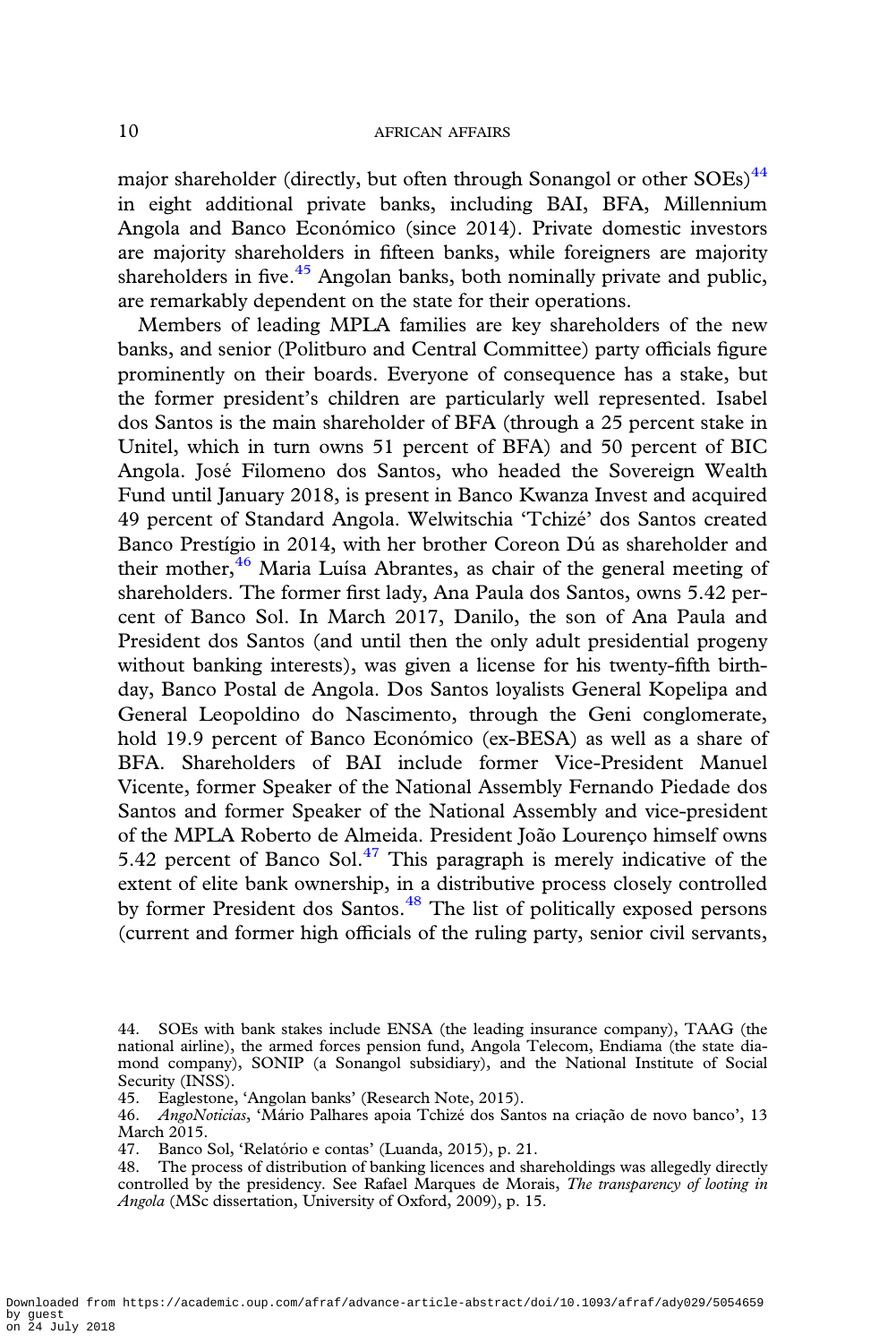generals, and their families) with bank shareholdings would be too lengthy for this article.<sup>49</sup>

The trend towards greater Angolan control of the sector is clearly shown in Table [1.](#page-11-0) Foreign capital, which was dominant in 2005, with almost half of total assets, falls significantly in the subsequent decade, with Angolan private capital moving from the bottom to a dominant position during the same period.

Angolan banking shows a high degree of concentration, with 68.5 percent of assets held by the top five banks in  $2015$ ,  $50$  and an estimated 91 percent held by the top ten banks, while the remaining, mostly locally owned, banks are small and weakly capitalized. Although the share of deposits held by the top five banks has diminished from 88.8 percent to 65.3 percent (and of credit from 89.8 percent to 74.3 percent, see Table [2\)](#page-12-0) from 2005 to 2015, the top banks showed a noteworthy resilience to the emergence of 16 new banks during this period.

Underpinned by the liquidity provided by the oil boom, banking saw extraordinary levels of profitability, especially in the early years (see Table [3\)](#page-13-0). The initial levels of profitability were not sustainable with the entry of new banks and the impact of the economic downturn from 2014 onwards: while sector-wide return on investment took two and half years in 2005, it was six and half years in 2015. However, it is noteworthy that there are banks that present a return on average equity (ROAE) near or even above 50 percent. Similarly, the return on average assets (ROAA) is high, though it has fallen by half between 2005 and 2015. Moreover, smaller banks also ranked in the top five of profitability (ROAE), denoting how easy it was to perform well in such a financial market.<sup>51</sup>

Despite the increase in the number of banking institutions, operations remain relatively basic, with high charges and a restricted number of services. According to the industry publication The Banker, Angolan banks made 'the bulk of their earnings from government bonds rather than growing their loan books' and had a marked preference for short-term operations such as currency trading or trade finance.<sup>52</sup> Financial inclusion is limited: only 29 percent of those aged 15 or older reported having a bank account in 2014, compared to a sub-Saharan Africa average of 34.2 percent.<sup>53</sup> The vast majority of individuals and small and medium enterprises are unable to access formal credit. Long term lending (in fact most

<sup>49.</sup> See <https://www.makaangola.org/> for a number of important investigative reports in this regard.

<sup>50.</sup> Peter Wise, 'Angola: Banking – the spark amid the slump?', *The Banker* (June 2015).

<sup>51.</sup> This was the case, for instance, of VTB, SOL and FNB in 2010 and BCH, VTB, SBA and SOL in 2015.

<sup>52.</sup> Paul Wallace, 'Banking: A new landscape', The Banker (May 2013).

<sup>53.</sup> World Bank, 'Global Findex: Angola' <[http://datatopics.worldbank.org/](http://datatopics.worldbank.org/financialinclusion/country/angola) fi[nancialinclusion/country/angola](http://datatopics.worldbank.org/financialinclusion/country/angola)> (15 June 2015).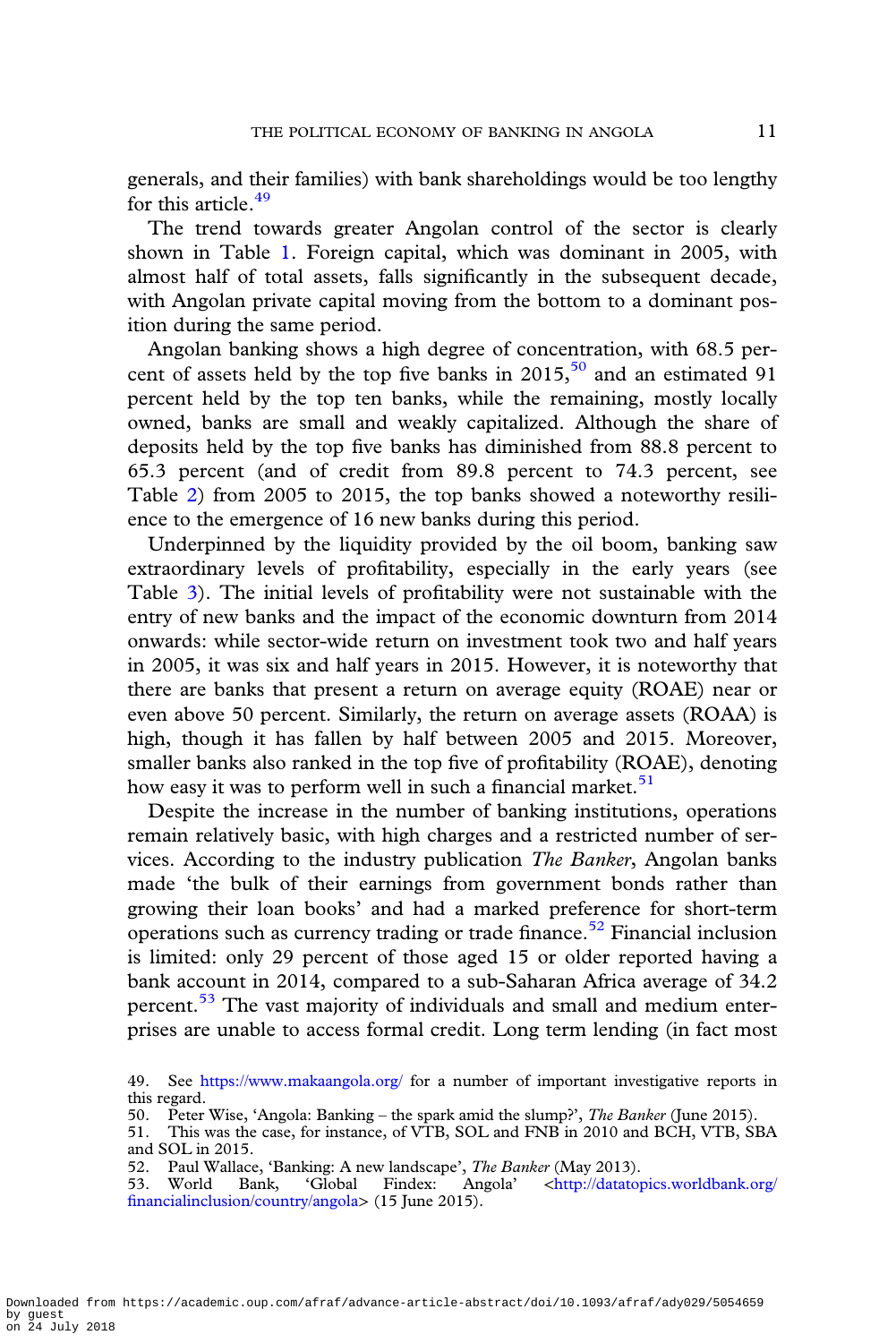<span id="page-11-0"></span>

|      | Total Assets |          |         | Total Credit |          |         | Deposits    |          |         |
|------|--------------|----------|---------|--------------|----------|---------|-------------|----------|---------|
|      | Public/      | Domestic | Foreign | Public/      | Domestic | Foreign | Public/     | Domestic | Foreign |
|      | state-owned  | private  | private | state-owned  | private  | private | state-owned | private  | private |
| 2005 | 28.3         | 28       | 43.7    | 27.9         | 26.8     | 45.3    | 28.9        | 28       | 43.1    |
| 2015 | 33.7         | 49.3     | 17      | 43.9         | 46.4     | 9.7     | 28          | 49.8     | 22.2    |

Table 1 Angola Banking Indicators (2005 and 2015, percent)

Source: Authors' estimates based on 'Angola Banking Survey' (KPMG, 2016) and banks' reports on shareholder participations.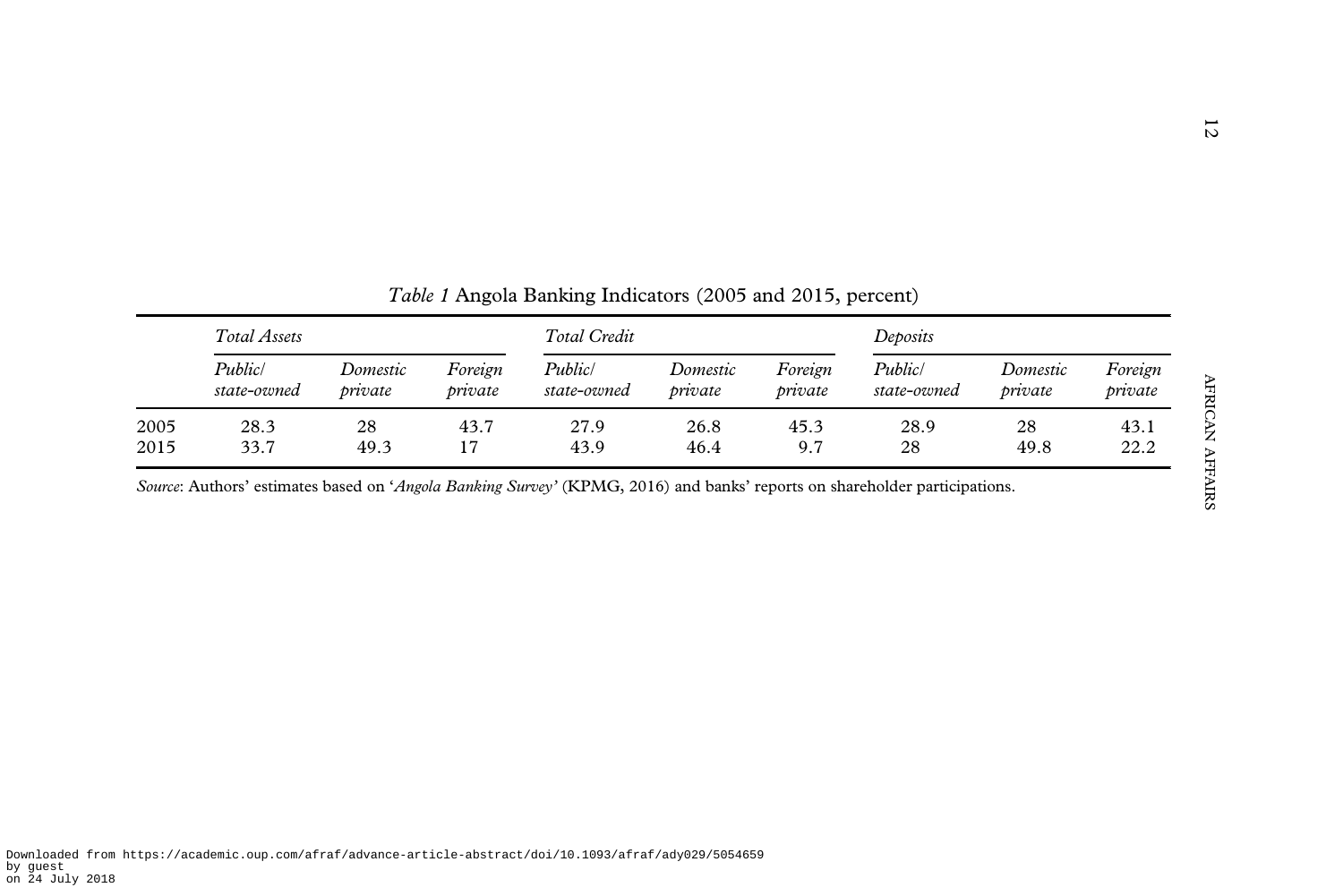<span id="page-12-0"></span>

| 2005        |        |      |        | 2010          |        |      |        | 2015       |        |      |        |
|-------------|--------|------|--------|---------------|--------|------|--------|------------|--------|------|--------|
| Bank        | Assets | Dep  | Credit | Bank          | Assets | Dep  | Credit | Bank       | Assets | Dep  | Credii |
| <b>BPC</b>  | 26.2   | 26.7 | 30.9   | BAI           | 18.9   | 21.3 | 15.3   | <b>BPC</b> | 17.8   | 14.9 | 33.9   |
| <b>BFA</b>  | 25.1   | 26.6 | 30.7   | <b>BESA</b> * | 17.8   | 10.2 | 22.9   | $BFA***$   | 16.3   | 16.6 | 8.01   |
| <b>BAI</b>  | 20.4   | 22.2 | 16.9   | <b>BPC</b>    | 16.4   | 13.2 | 19.4   | <b>BAI</b> | 14.6   | 15.4 | 12.9   |
| <b>BESA</b> | 7.6    | 8.2  | 6.7    | $BFA**$       | 14.5   | 19.7 | 9.7    | <b>BIC</b> | 13.0   | 12.1 | 10.6   |
| <b>BIC</b>  | 6.7    | 5.1  | 4.6    | <b>BIC</b>    | 11.0   | 13.3 | 12.0   | <b>BPA</b> | 6.8    | 6.3  | 8.9    |

Table 2 Angolan Banks: ranking according to some indicators (top 5) (percent of total banking sector)

Source: Deloitte, 'Angola: Banca em Análise' (Deloitte, Luanda, 2006, 2011 and 2016).

Note: BPC—state-owned; BFA, BESA—foreign private; BAI, BFA\*\*\*—SOEs <sup>+</sup> private (national and foreign); BIC—private (mainly national+foreign); BESA\*, BFA\*\*—private (mainly foreign+national); BPA—mainly private (national+foreign)<sup>+</sup> public company.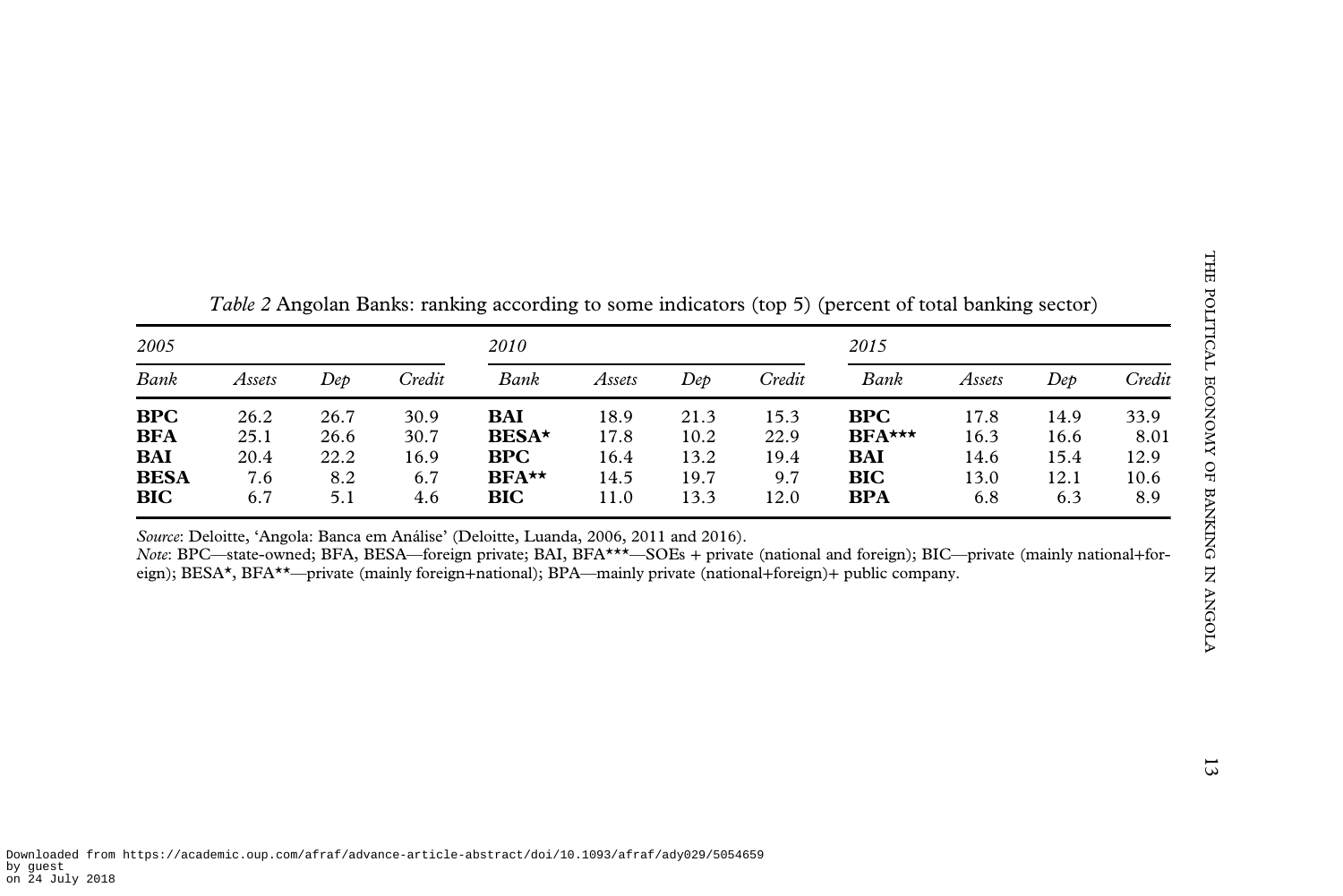| 2005          |      |           |               | 2010 |                  |               | 2015 |           |
|---------------|------|-----------|---------------|------|------------------|---------------|------|-----------|
| Bank          |      | ROAE ROAA | Bank          |      | <i>ROAE ROAA</i> | Bank          |      | ROAE ROAA |
| <b>BESA</b>   | 88.7 | 9.0       | VTB           | 65   | 26.3             | <b>BCH</b>    | 63   | 3.2       |
| <b>BIC</b>    | 88.6 | 2.4       | <b>BESA*</b>  | 60   | 4.67             | VTB           | 57   | 1.2       |
| <b>BFA</b>    | 52.8 | 5.3       | $BFA**$       | 44   | 4.28             | <b>SBA</b>    | 48   | 1.7       |
| <b>BTA</b>    | 47.7 | 9.0       | <b>SOL</b>    | 34   | 2.2              | SOL.          | 36   | 4.4       |
| <b>BPC</b>    | 42.5 | 2.8       | <b>FNB</b>    | 33   | 6.85             | $BFA***$      | 33   | 2.5       |
| <b>Sector</b> | 42.5 | 4.1       | <b>Sector</b> | 33.2 | 3.1              | <b>Sector</b> | 15.0 | 2.0       |
| Average       |      |           | Average       |      |                  | Average       |      |           |

<span id="page-13-0"></span>Table 3 Profitability Indicators: Return on Average Equity (ROAE) (percent) and Return on Average Assets (ROAA) (percent)—Angolan banks ranking (top 5)

Source: Deloitte, 'Angola: Banca em Análise' (Deloitte, Luanda, 2006, 2011 and 2016) for ROAE and ROAA in 2005; KPMG, 'Análise ao Sector Bancário Angolano' (KPMG, Luanda, 2011 and 2015) for ROAA in 2010.

Note: BESA, BFA, BTA, SBA—foreign private; BIC—private (mainly national+foreign); BPC—state-owned; VTB, BESA\*, BFA\*\*, FNB—private (mainly foreign+national); SOL, BCH—national private; BFA\*\*\*—SOEs + private (national and foreign).

lending, even short term) is given out to the elite. As a senior BNA figure remarked in 2009, 'about 85 percent of Angolan credit goes to two hundred or so clients'. 54

These obstacles notwithstanding, the number of bank branches,  $55$ ATMs, point of sale terminals, credit card use, online banking, and percentage of bankable population grew throughout the decade, if overwhelmingly concentrated in the province of Luanda.<sup>56</sup> Bank deposits increased from 21 percent of GDP in 2005 to 49 percent in 2013 (reflecting the increasingly large distribution network), considerably above the sub-Saharan African average of 30 percent of GDP.<sup>57</sup> After 2011, the oil price rise above \$100 led to a reduction of treasuries yields, which became a major incentive to expand loan books. However, the results of this were still limited by the time the crisis started in 2014.

In line with their overarching role in Angola's post-war reconstruction, external partners were important in the expansion of banking. Of the 29 registered Angolan banks in July 2015, nine were partnerships with Portuguese banks and one was a joint venture with Standard Bank of

<sup>54.</sup> Interview with BNA official, Luanda, July 2009.

<sup>55.</sup> In 2013, Angola ranked in second place, behind Mauritius, in the number of commercial bank branches per 100,000 adults (KPMG, Banking in SSA, p. 12).

<sup>56.</sup> In 2013, 53 percent of bank branches were in Luanda, according to the BNA (Eaglestone, 2014).

<sup>57.</sup> IMF, 'Angola: Selected issues' (IMF Country Report No. 15/302, IMF, Washington, DC, 2015), p. 34.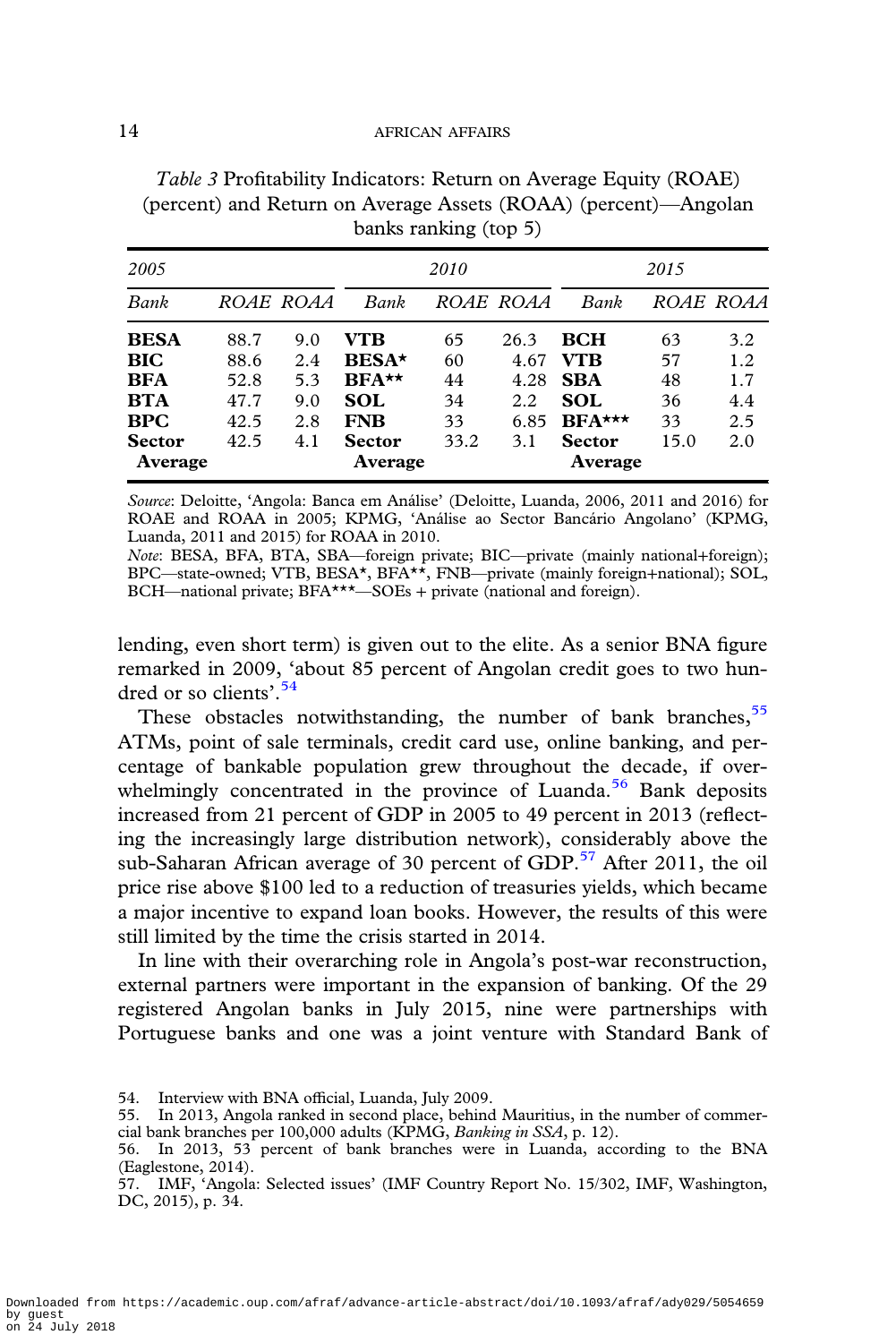South Africa, which quickly conformed to the Angolan pattern of local– external partnerships by selling 49 percent of Standard Angola to AAA, Sonangol's insurance arm.<sup>58</sup> Other African, East Asian and Western banks (Standard Chartered, Ecobank, Bank of China, Bank of Brazil, Nedbank, BNP Paribas, Commerzbank) have opened representative offices in Luanda and recently received, or expect to receive, licenses to operate. With the exception of Standard Bank and Ecobank, pan-African banks have played a limited role, another atypical pattern in an African context where the footprint of pan-African banks has grown since the turn of the century. Similarly, except for the Lusophone states, Angolan banks are almost absent from other African markets: their size has not led them to seek a stake in regional banking.

Contrary to most African banking systems, bank growth in Angola is not directly dependent on foreign financial capital flows, as their capital is generated by Angola's oil revenues. Instead, foreign partners are needed for their sectoral expertise and have been responsible for the adoption of modern financial tools, the bearers of some policy ideas, and the general shaping (at least in superficial terms) of Angolan banking in the image of international banking. Foreign partners are also important on account of their (and their home jurisdictions') international credibility and legitimacy, a major asset in helping to offset Angola's money laundering and combating the financing of terrorism records. At the same time, these partnerships are formally (through Angolan majority ownership) or informally (a bank's dependence on the Angolan market) calibrated in ways that guarantee Luanda's control. Indeed, a recurrent pattern sees foreign banks enter Angola only to be pressured into selling stakes to Angolan private interests, as was the case with Standard Bank and the major Portuguese banks.<sup>59</sup> The result is that between 2005 and 2015 the percentage of total banking assets in Angolan private ownership moved from 28 percent to 49.3 percent.  $60$ 

Some scholars argue that foreign banks can be the drivers of change through the promotion of international best practice. In Angola, however, foreign-participated banks respond to the same context and incentive structures as Angolan banks and behave similarly. Foreign banks were allowed in from 1991, with Portugal's Totta & Açores (1993), BPA (1993) and BFA (1994) present even before the creation of private Angolan banks. Their role was calibrated at a level that would not

<sup>58.</sup> *Jornal de Angola*, 'Seguradora entra no capital do Standard Bank de Angola', 26 July 2012.

<sup>59.</sup> Candido Mendes and Henrique Almeida, 'Standard Bank's Angola Shareholder sells 49% stake to Exit Unit', Bloomberg News 6 May 2016; on Portugal's BPI's stake in BFA, see Semanário Angolense, 'Sonangol entra no BFA', 16 April 2008.

<sup>60.</sup> Authors' estimates based on 'Angola Banking Survey' (KPMG, 2016) and banks' reports on shareholder participations.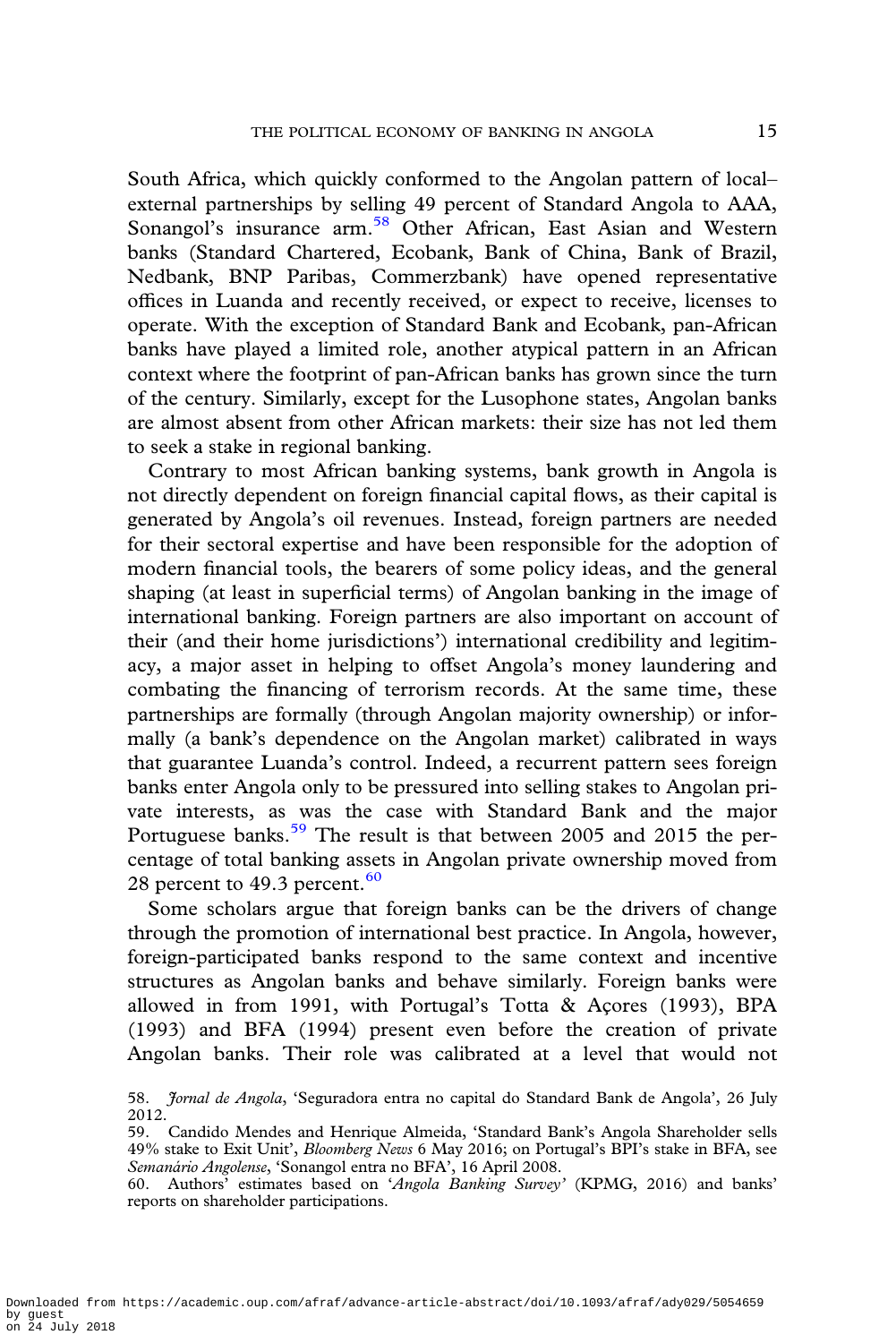undermine Angolan control or the later emergence of local banks. Foreign penetration since the 1990s is not equated with foreign control of the banking sector. Decision-making and the timing for introducing innovations remain in Angolan hands. Foreign banks are not a panacea to the limitations of African banking, and only truly competitive host economies reap the benefits from foreign bank activity. $61$  As these conditions do not obtain in Angola, foreign banks are rational in their adaptation to market limitations. A senior banking executive noted, 'In Angola, there is [often] no address, national insurance number, identity card, [legal] property, [functioning] courts... therefore, there is no real credit'.<sup>62</sup> Foreign banks thus show little concern with financial intermediation. They do not lend to small and medium enterprises or productive sectors and are able to conceive of profit in Angola without broader financial development. Focusing instead on corporate banking, they primarily deal with their own foreign clients present in Angola as well as with the state and SOEs. In the decade up to 2014, foreign banking partners were deferential in terms of the shape of Angola's financial sector and acted as willing instruments of the oligarchs' pursuit of internationalization and the laundering of their monies.<sup>63</sup>

# Limits to Angolan financial development

A profitable first decade notwithstanding, the impact of Angolan banks has been disappointing in terms of wider financial development, whether we measure this in terms of broad-based lending or a contribution towards diversification of the economy away from oil. The first limitation pertains to the weak linkages to productive sectors and banks' limited contribution to economic diversification or financial inclusion and deepening. They do not provide much credit to agriculture or industry. Data from 2010, 2011 and 2012 shows that these sectors jointly attracted 14.6 percent, 11.1 percent and 13.8 percent of credit in each of these years, and were dwarfed by real estate, construction, trade and services (see Table  $4)$  $4)$ .<sup>64</sup> Instead of lending significantly to the real economy, Angolan

<sup>61.</sup> Beck, Fuchs and Uy, 'Finance in Africa', p. 45.

<sup>62.</sup> Interview, Lisbon, May 2016.

<sup>63.</sup> According to Dev Kar and Karly Curcio, 'Illicit financial flows from developing countries: 2000–2009' (Global Financial Integrity, Washington, DC, 2011) Angola is one of Africa's top four sources of capital flight. As Jason Sharman notes, 'industrial-scale corruption depends on the services of the world's largest banks and expert financial professionals, and the ill-gotten gains are hosted in the very same countries that are loudest in preaching the gospel of 'good governance''. The despot's guide to wealth management (Cornell University Press, Ithaca, 2017), p. 1.

<sup>64.</sup> Deloitte, 'Angola', 2012 and 2016.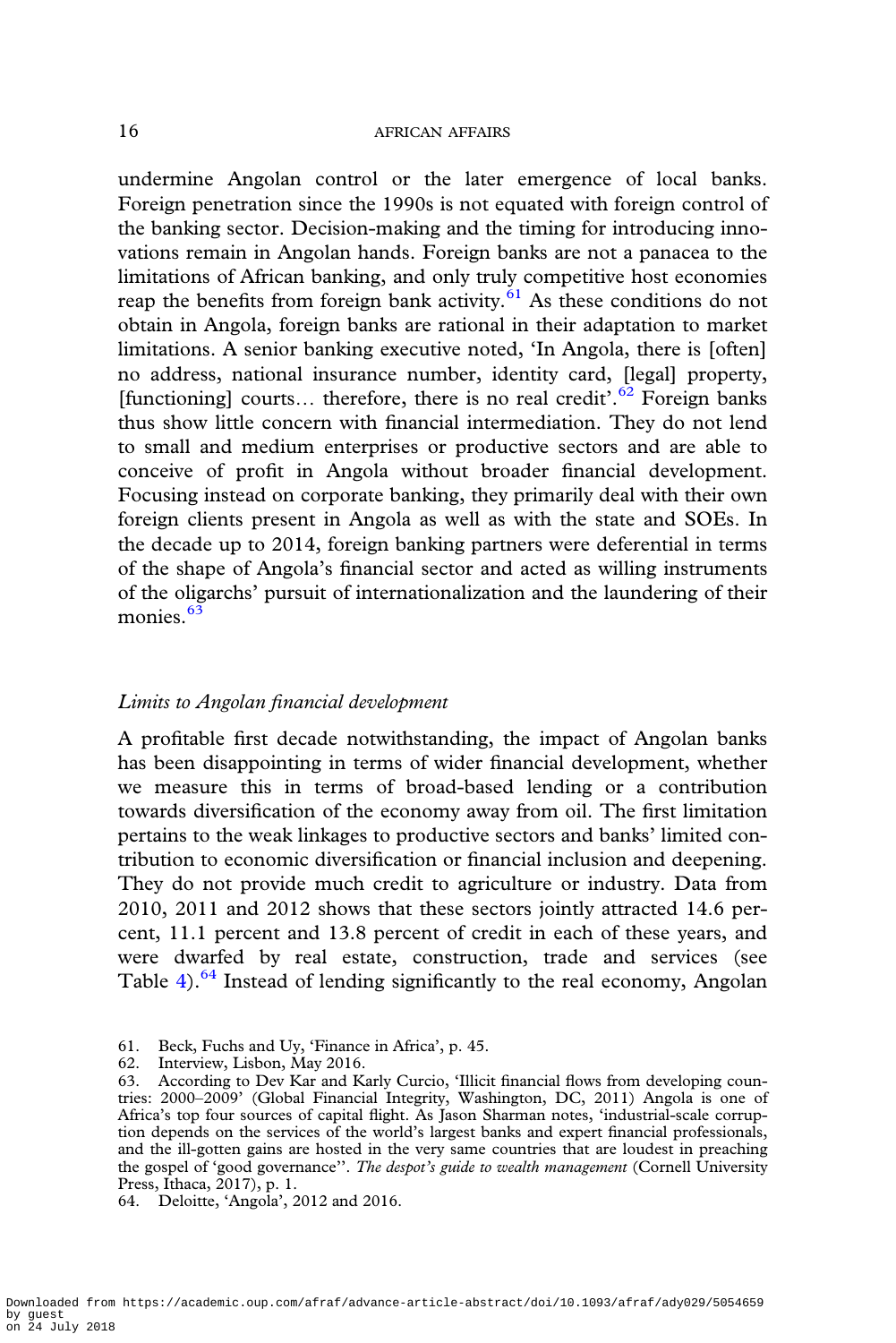<span id="page-16-0"></span>

|                    | <i>2010</i> | 2012 | 2015 |
|--------------------|-------------|------|------|
| Agriculture        | 2.7         | 3.7  | 5.5  |
| Manufacturing      | 11.9        | 7.4  | 8.3  |
| Construction       | 8.5         | 11.1 | 11.1 |
| Trade              | 23.1        | 18.5 | 20.8 |
| <b>Real Estate</b> |             | 11.1 | 13.8 |
| <b>Services</b>    | 14.0        | 18.5 | 13.8 |
| Other              | 39.8        | 29.7 | 26.7 |

Table 4 Private credit per sector (percent)

Source: Deloitte, 'Angola: Banca em Análise' (Deloitte, Luanda, 2012 and 2016).

banks are net exporters of capital and keep 'a large proportion of their assets overseas'. 65

The same applies to its reluctance to lend to small and medium enterprises. African banks generally lend less to the private sector than banks in non-African developing countries,<sup>66</sup> but Angolan banks even less so, despite the official commitment towards it.<sup>67</sup> Some of this is explained by the rudimentary nature of Angolan firms: many have nothing like conventional accounting, and securing collateral is almost impossible with a highly dysfunctional judicial system. State-owned banks officially hold two-thirds of non-performing loans, $68$  which suggests that private banks are risk-averse in their lending decisions. Yet the manner in which BESA (see below) gave loans to the elite shows not only that non-performing loans by private banks may be underestimated but that their reluctance to lend beyond a tight sphere of insiders is at least partly linked to a reluctance to provide credit to wider constituencies. There is nothing unique to the Angolan elite's lack of support for accumulation beyond the ruling coalition, as 'independent capitalists may become political rivals and […] pose a serious threat'.<sup>69</sup> This could still have a productive impact if elite beneficiaries redeploy 'resources from primitive accumulation' and channel them 'into production and firms that undertake learning and the

65. According to IMF, 'Angola: Financial System Stability Assessment' (IMF, Washington, DC, 27 June 2012), p. 20, this amounted to \$17 billion in 2011.

66. Beck and Cull, 'Banking in Africa'.

67. This applies to commercial banking as well as to programs such as Angola Investe, ostensibly designed to channel funding to SMEs. See Martins Chambassuco, 'Angola Investe praticamente parado aprovou cinco projectos nos últimos seis meses', Expansão, 4 August 2016. See also the case of BDA, a development bank that funneled credit to the politically connected and 'is now on the verge of bankruptcy with around \$400 mn in mostly irretrievable credit'; Africa Confidential, 'Bank scandals hit MPLA hard', 31 March 2017.

68. In a sleight of hand, non-performing loans (NPLs) that are 'state-guaranteed' are not listed by the individual banks or by the BNA as NPLs. The IMF also refers to practices of 'ever-greening' to keep bad loans off the books. See IMF, 'Angola', 2012, p.12.

69. Lindsay Whitfield, Ole Therkildsen, Lars Buur and Anne Mette Kjaer, The politics of African industrial policy (Cambridge University Press, Cambridge, 2015), p. 297.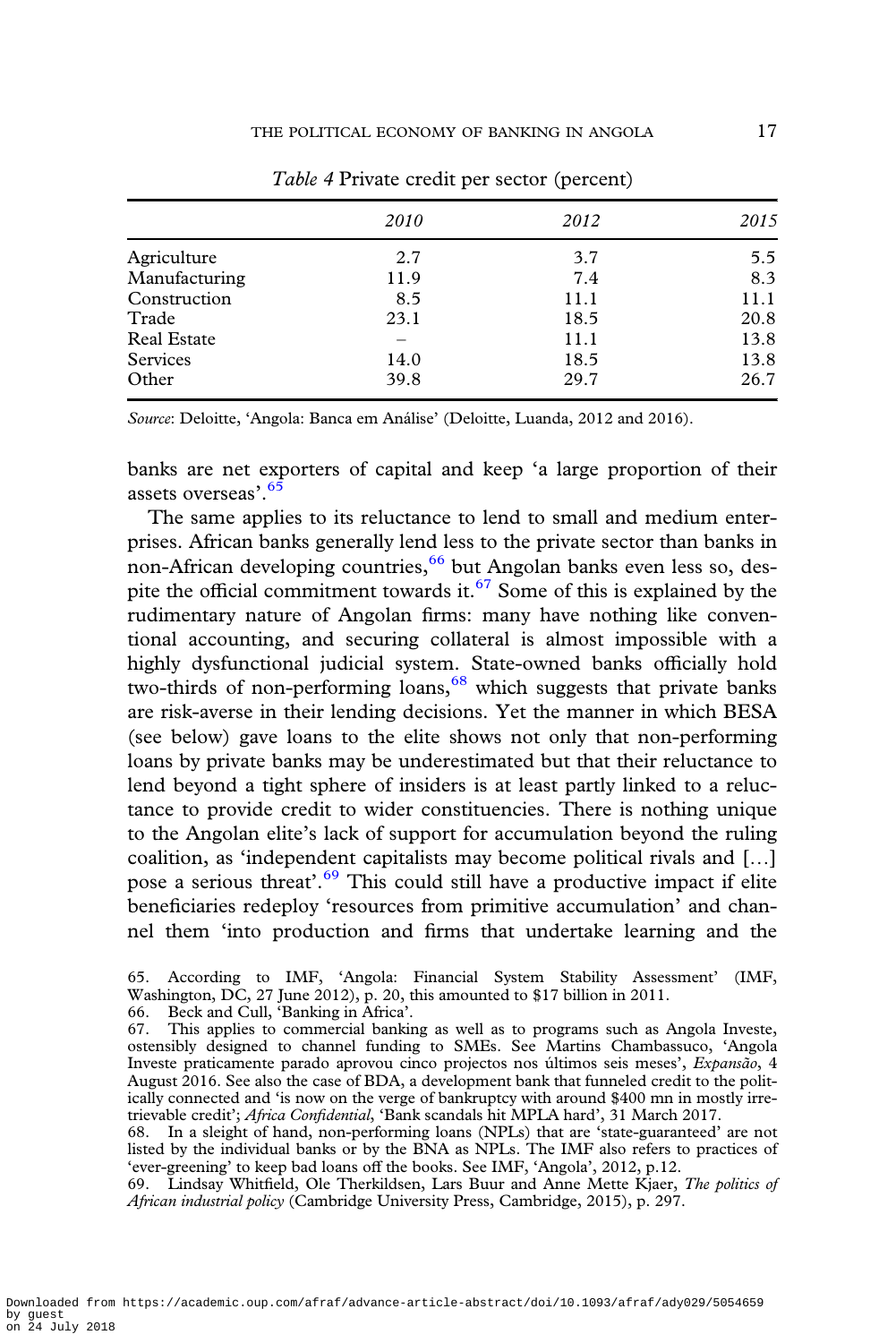development of technological capabilities', $70$  but this is not the case in Angola. In sum, the banking sector has acted neither as a promoter of entrepreneurship nor as a catalyst for diversification away from oil.

The second dimension that has held back banking is the lax character of sector regulation.<sup>71</sup> The financial crisis of 2008 had a drastic, if relatively short-lived, impact on the Angolan economy, with oil prices collapsing from \$147 in August 2008 to \$40 later in the year. This fiscal shock resulted in the quick erosion of the BNA's reserves based on a policy of defending Angola's currency, the Kwanza. Simultaneously, persistent claims that senior BNA personnel had stolen considerable amounts of money further deteriorated the credibility of the BNA leadership, $72$  and led to their replacement in April 2009 by a new team with a reformist mandate.<sup>73</sup> Although discussions at the presidency with a view to improving regulation were said to have occurred as early as  $2007<sup>74</sup>$  there is no doubt that the crisis gave impetus to this reformist drive, which would remain in place in subsequent years.

Differently from the internally managed trajectory since the early 2000s, the post-2009 banking reforms received some external support. A 2012 IMF-World Bank Financial System Stability Assessment (FSSA) identified the fragilities of Angolan banking.<sup>75</sup> The IMF standby arrangement from March 2009 to March 2012 also put some emphasis on the need for regulatory reform. This provided decision-makers with some reform strategies, although a prominent Angolan official remarked that the FSSA was 'a [diagnostic], not a roadmap for reform'.<sup>76</sup> But the key reform driver was the political mandate provided by the president to the new team: the IMF's reform agenda was momentarily aligned with the regime's goals, rather than setting the agenda in its own right. Although external pressure increased post-2009 and would steadily build up,

74. E-mail correspondence with former BNA official, March 2016.

75. IMF, 'Angola'.

<sup>70.</sup> Ibid. See also Jesse Ovadia and Sylvia Croese, 'Post-war Angola: The dual nature of growth without development in an oil-rich state', in Godfrey Kanyenze, Herbert Jauch, Alice Kanengoni, Masego Madzwamuse and Deprose Muchena (eds) Towards democratic developmental states in southern Africa (African Books Collective, Oxford, 2016).

<sup>71.</sup> Rebecca Engebretsen and Ricardo Soares de Oliveira, 'The political economy of banking regulation in Angola and the role of global banking standards', in Emily Jones and Ngaire Woods (eds), Governing global finance in the periphery (Oxford University Press, Oxford, 2019).

<sup>72.</sup> US Senate, 'Keeping foreign corruption out of the United States: Four case histories' (Permanent Sub-Committee on Investigations, United States Senate, Washington, DC, 2010).

<sup>73.</sup> Months later, an investigation showed that \$137 million dollars had been stolen, and eighteen BNA and Finance Ministry officials were briefly arrested. The Economist Intelligence Unit, 'Angola country report' (EIU, London, March 2010), p. 11.

<sup>76.</sup> E-mail correspondence, March 2016.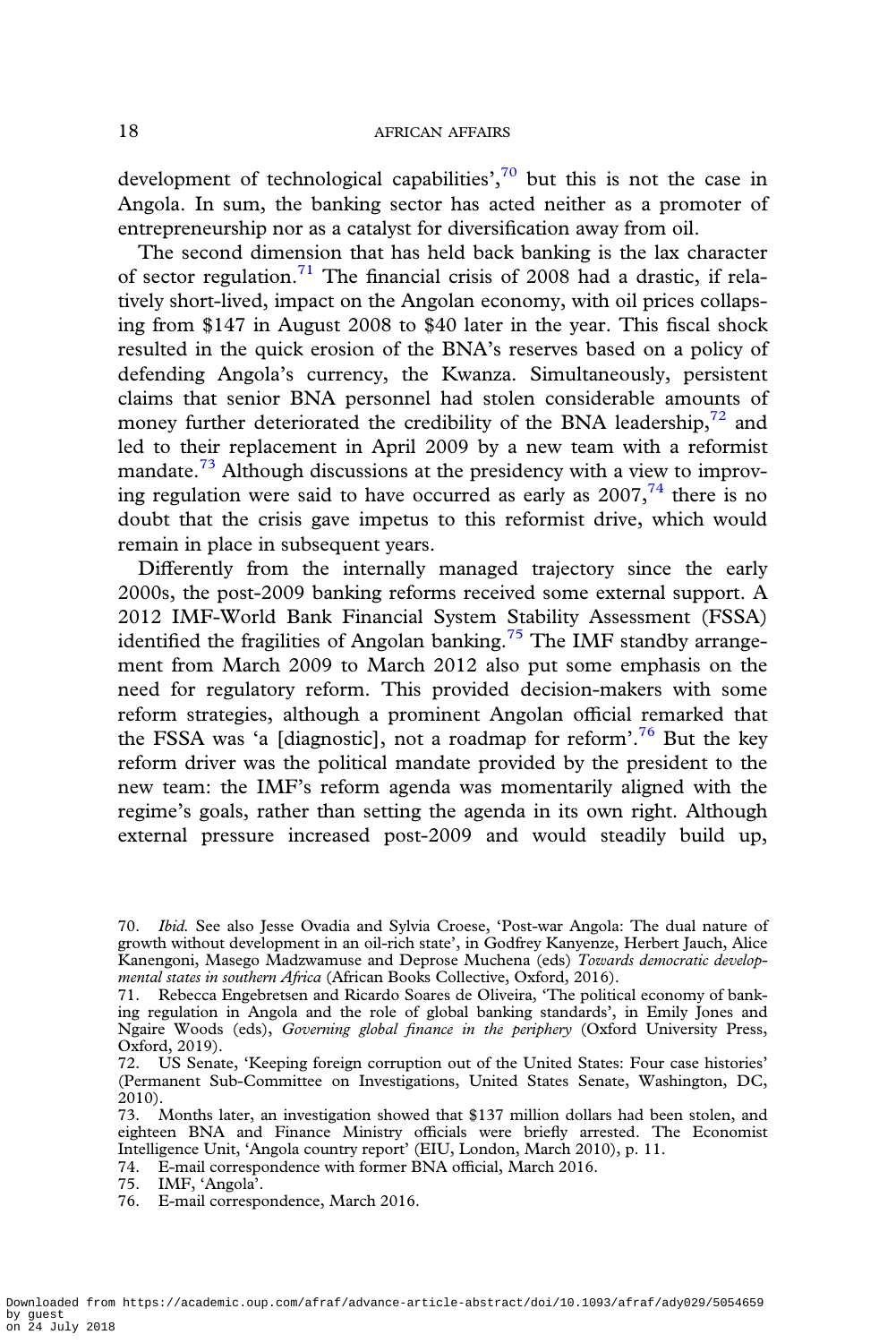internal regime priorities continued to define the character of reform and to place limits to what could be reformed.

Starting in 2010, under the leadership of new governor José de Lima Massano and Vice-Governor Ricardo Viegas de Abreu, the BNA experienced significant restructuring designed to promote 'convergence with international practice'.<sup>77</sup> Reforms included the establishment of a new department to manage liquidity, exchange rate and operation risk in the banking sector; the creation of a benchmark interest rate, the level of which was to be decided by a new Monetary Policy Committee every month<sup>78</sup>; the creation of the Interbank offering rate (Luibor); new committees on the management of reserves and financial stability; efforts towards convergence on prudential supervision including aspects of Basel 2 and  $3<sup>79</sup>$  and on the implementation of International Financial Reporting Standards; and an increase in bank capital requirements from  $$6$  to \$25 million.<sup>80</sup> In order to lower the dollarization of the economy, a Foreign Exchange Law was passed in 2012 mandating that all oil sector operations need to run through Angolan banks, which has expanded flows into the Angolan banking system by about \$20–30 billion.<sup>81</sup> After its blacklisting by the OECD's Financial Action Task Force as one of five countries that posed a threat to the international financial system, Angola pursued reforms that brought it back from the brink.<sup>82</sup>

However, the outcome of this flurry of reformist measures and enlightened legislation was less than the sum of the parts. 'The challenge has been implementation', noted an Angolan senior official in 2016.<sup>83</sup> Some officials pointed to human resource constraints at the BNA and the banks as partly accounting for this lag, but implementation was also constrained by lack of political will. From 2010 regulators could, and to a certain extent were encouraged to, improve sector governance, especially in

<sup>77.</sup> Interview with BNA official, Luanda, February 2015.

<sup>78.</sup> The Economist Intelligence Unit, 'Angola country report' (EIU, London, December 2011), p. 7.

<sup>79.</sup> The Basel Committee on Banking Supervision is a committee of banking supervisory authorities hosted by the Bank for International Settlements in Basel. Basel 2 is 'a set of requirements to capture the credit risk of complex trading activities; a stressed value-at-risk requirement; and minimum capital requirements'. Basel 3 is a 'set of reform measures to strengthen the regulation, supervision and risk management of the banking sector'  $\langle$  <[https://](https://www.bis.org/) [www.bis.org/](https://www.bis.org/)>, accessed 26 November 2017).

<sup>80.</sup> Much of this effort is embodied in the Law on Financial Institutions (Lei 12/15, Lei de Bases das Instituições Financeiras).

<sup>81.</sup> Lei do regime cambial aplicável ao sector petrolífero, Lei no. 2/12, 13 January 2012.

<sup>82.</sup> In 2010, the FATF noted: 'Angola's lack of a comprehensive AML/CFT [anti-money laundering and combating the financing of terrorism] regime poses a risk to the international financial system' (OECD, 'FATF Public Statement', Paris, February 2010). By 2013, Angola had an action plan to deal with these matters but the FATF still pointed out that 'certain strategic AML/CFT deficiencies remain' (OECD, 'Improving Global AML/CFT Compliance', FATF, Paris, 18 October 2013).

<sup>83.</sup> E-mail correspondence, March 2016.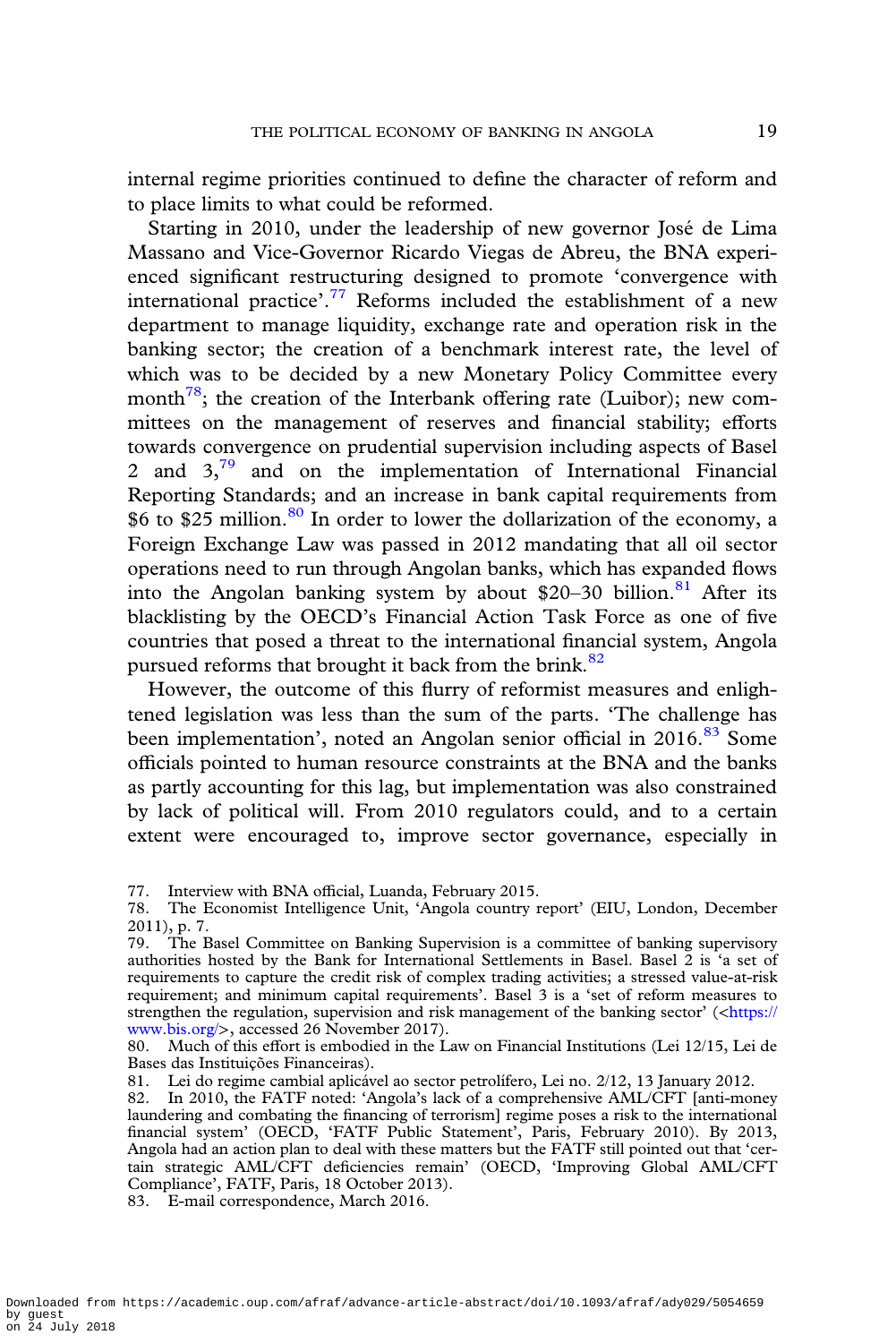dimensions that received negative external attention, yet never received a mandate to rein in individual banks or to impose costs on their shareholders.

The politicized and circumscribed character of the BNA's reform mandate was evident in the way it dealt with the 2014 fall of BESA. As the lower oil prices had yet to sink in, Angola was hit by the near-collapse of its second largest bank and leading lender. After revelations in April 2014 that BESA held \$5.7 billion dollars in bad loans, many of whose (elite) holders could not be identified or pursued, President dos Santos gave the bank a sovereign guarantee and arranged for a BNA rescue.<sup>84</sup> Following on the heels of the collapse of its Portuguese parent bank, the Espírito Santo Bank, this underlined the mutual dependency of both banking sectors.<sup>85</sup> BESA shareholders had included members of the elite such as Isabel dos Santos through the GENI group.<sup>86</sup> The BNA's swift involvement showed that the state would intervene to defend their interests. Further to this, Sonangol became the biggest shareholder in the rescued bank (renamed Banco Económico), highlighting yet again the company's pervasive role in the financial sector and the symbiotic relationship between oligarchic and SOE participations.<sup>87</sup> The BNA leadership expressed concerns about bad loans in other banks and asked for audits of the asset quality of 14 banks to prevent further damage, but 'its hands were tied by the political contours of the case' and the president's direct involvement in protecting elite interests.<sup>88</sup>

The narrow range of banking activities and the character of regulation meant that sector growth had not resulted in broader financial development. But the impact of the decline in oil prices from \$112 in June 2014 to \$28 in early 2016 halted the progress of Angolan banks. By late 2014, the financial system was hit by dollar scarcity. Soon capital controls were introduced, making it very difficult to take dollars out of Angola, with the BNA responsible for rationing access to hard currency. While designed to ensure 'the import of essential foodstuffs, healthcare supplies and manufacturing equipment',<sup>89</sup> the politicized manner in which the BNA gave

<sup>84.</sup> Africa Confidential, 'Good banks from bad', 14 December 2014. By 2016, estimations of BESA's bad loans had reached \$6.8 billion; Luis Rosa, 'Ministério Público descobre mais mil milhões de créditos irregulares no BESA', Observador, 22 April 2016.

<sup>85.</sup> On the Angolan ramifications of the Espírito Santo Bank (BES), see Rui Verde, Angola e Dinheiro (Rui Costa Pinto Edições, Cascais, 2014) and the Portuguese TV documentary 'Assalto ao Castelo' (SIC Notícias Channel, broadcasted in February and March 2017), an authoritative investigation on the collapse of BES, with significant revelations on the Angolan side of the story.

<sup>86.</sup> 'Isabel dos Santos: o rosto de Angola', Público, 20 July 2007.

<sup>87.</sup> IMF, 'Angola', p. 5.

<sup>88.</sup> Africa Confidential, 'Good banks from bad'.

<sup>89.</sup> Michael Watt, 'Can Angola weather the oil price storm?', The Banker (1 June 2015).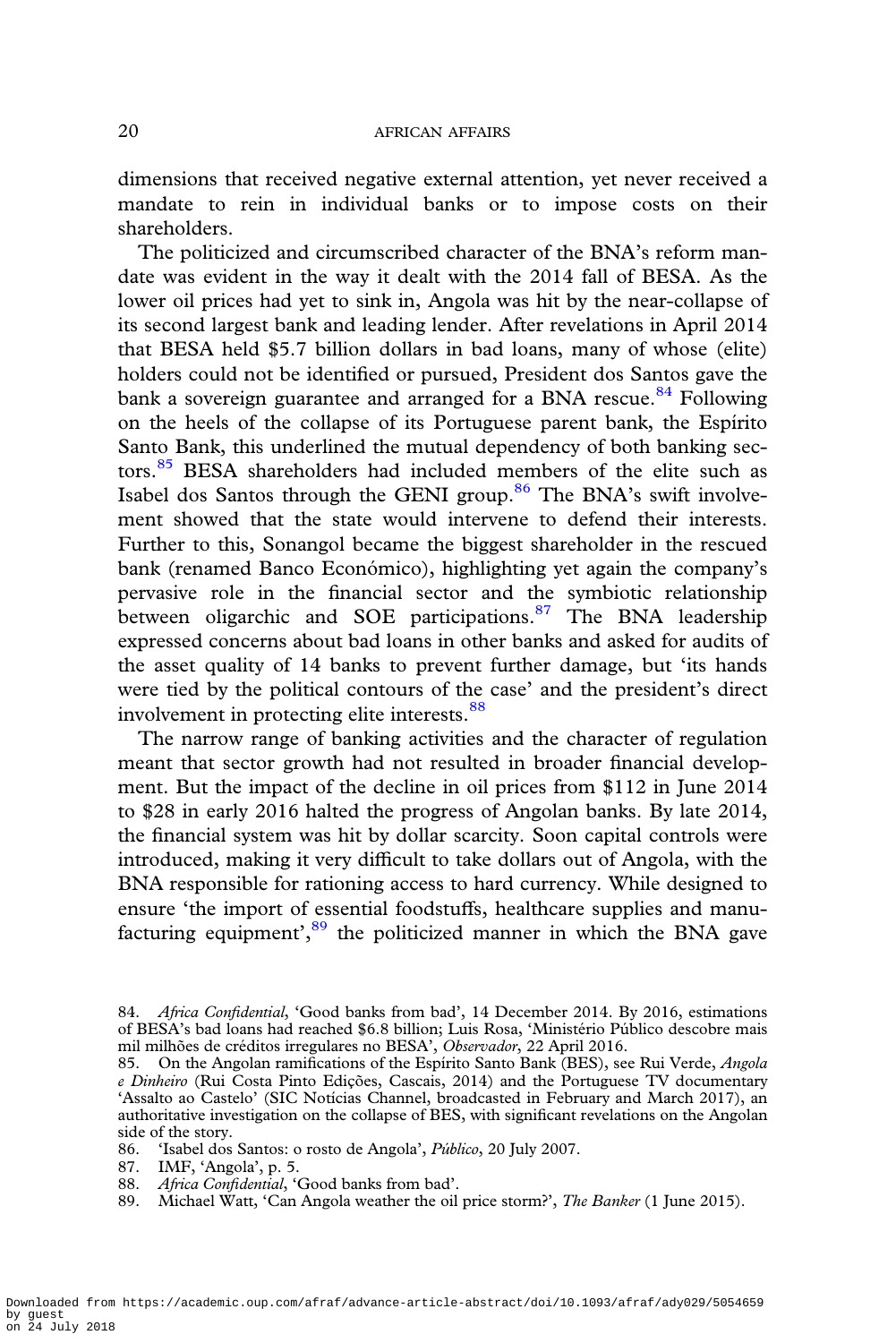access to dollars as well as the reappearance of a vibrant parallel currency market resulted in widespread dissatisfaction.

In addition, the withdrawal of correspondent banking relationships (partnerships with external financial institutions for the purposes of foreign transactions) as a solution to 'de-risking' continued apace.<sup>90</sup> In November 2015, Bank of America, Rand Merchant Bank and other banks stopped providing Angolan banks with US dollars; by December, all but one foreign bank had stopped supplying dollars to Angolan client banks.<sup>91</sup> Attempts to leverage China and other Asian financial centers to counter US pressures did not go far.  $\frac{92}{2}$  On top of these problems, a major decision by the European Central Bank cast a harsh light over the credibility of the Angolan financial system. Considering it a poorly regulated jurisdiction, the European Central Bank ordered BPI, a leading Portuguese bank and shareholder of Angola's BFA, to diminish its exposure by selling off its Angolan assets.

In the early 2000s, the regime had been able to pursue its own course, using external partners to help mold the new banking sector yet maintaining control of the direction of reform. This autonomous space has shrunk considerably in recent years, and banking reform now occurs in a more constraining international context. Some global regulatory pressures, despite Luanda's protestations, are systemic, rather than targeted at Angola. Others are indeed related to the accumulation of international criticism, particularly over the presence of Political Exposed Persons as shareholders of Angolan banks. The upshot is that Angolan banks are now in the spotlight like never before.

By 2016, therefore, the banking sector was in flux. The crisis showed its deep vulnerability to oil price shifts: banks suffered from the economic slowdown and the scarcity of foreign currency, particularly on account of the centrality of bank income raised from foreign exchange intermediation and trade finance commissions. <sup>93</sup> The IMF was still noting: 'Angolan banks have relatively solid underlying fundamentals on aggregate', but warned that the balance sheets of some banks had deteriorated in recent years.<sup>94</sup> The creation of RECREDIT, a public company to manage banking system debt, was seen as a positive step. Optimistic voices hoped that the crisis might be the catalyzer of change in terms of both consolidation (through mergers and the concomitant disappearance of the smaller, undercapitalized banks, or the entry of new shareholders) and increased

- 93. Wise, 'The spark amid a slump'.
- 94. IMF, 'Angola: Selected issues', 2015, p. 32.

<sup>90.</sup> 'The withdrawal of correspondent banking relationships: A case for policy action' (IMF Staff Discussion Note, Washington, DC, 2016).

<sup>91.</sup> Candido Mendes, 'Biggest Angolan private bank said to restrict dollar withdrawals', Bloomberg, 17 November 2015.

<sup>92.</sup> Interviews with two Angolan officials, Lisbon and London, 2016.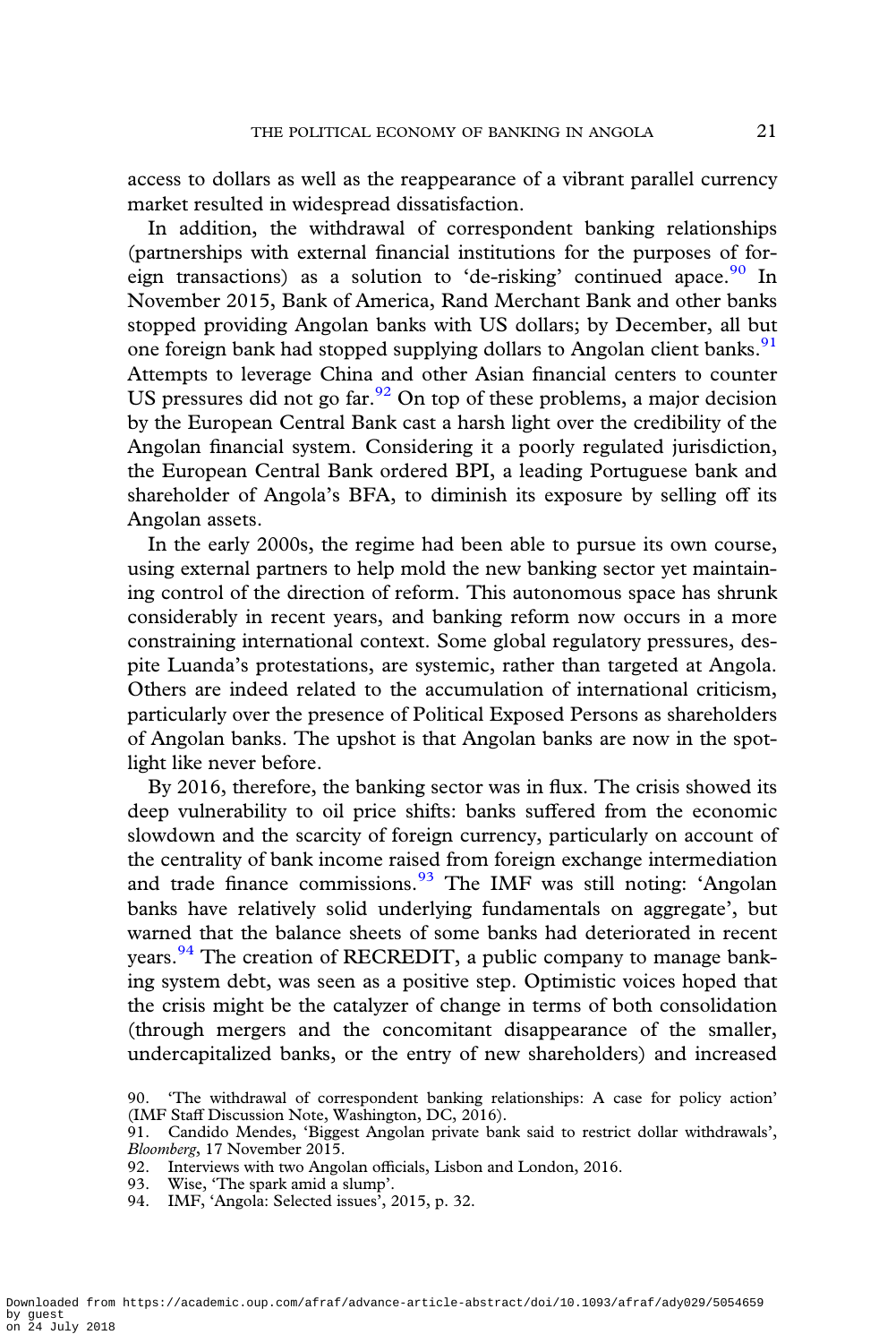credit for economic diversification. In 2015, BPA and Millennium Angola merged and in 2017 Grupo Mais took over the Banco Pungo Andongo, but at the time of writing there were no further instances of consolidation. Regarding the provision of credit to the wider economy, the crisis resulted in a further contraction. This was the case of the June 2015 announcement by BPC, the largest public bank and at that stage the leading provider of credit, that it would stop providing credit.<sup>95</sup> Both BPC and BCI, the other major public bank, have been restructured since. As an Angolan banker put it, 'banks and the sector regulator have not dealt badly with the downturn: thus far a major systemic crisis has been averted. But the key goal is sector survival, not reinvention […] banks are actually retrenching when it comes to lending'.<sup>96</sup>

# Making sense of Angolan banking

While acknowledging the important role of external drivers for the trajectory of the banking sector, especially the oil boom that ended in 2014, this article focuses primarily on the political and internal dimensions of sector reform with emphasis on the timing of reform and sector design. The Angolan case shows a process of banking growth that was initiated at a time, and under terms, defined by the MPLA regime following its war victory in 2002. In addition to the oil money, a hegemonic peace and strong degree of elite cohesiveness jointly enabled this path. A degree of initial discretionary power at the level of the presidency gave further strategic impetus to banking reform. We argue that this can only be understood by reference to 'pre-existing patterns of state regulation of the economy and by already established patterns of state-society interaction'.<sup>97</sup> The nature of the Luanda regime is central in accounting for patterns of ownership, regulation, and distributional outcomes.

The centrality of the regime agenda for understanding the trajectory of banking is made evident in the MPLA's strategic goal of creating a socalled national bourgeoisie.<sup>98</sup> This relatively coherent agenda was outlined in party documents and presidential speeches: in the postwar era, Angola needed 'strong families and business groups' that held significant capital.<sup>99</sup> Such a bourgeoisie had not been allowed to emerge under settler

Downloaded from https://academic.oup.com/afraf/advance-article-abstract/doi/10.1093/afraf/ady029/5054659 by guest on 24 July 2018

<sup>95.</sup> BPC, 'Irregularidades no pagamento do crédito mal parado inviabiliza concepção de novos créditos', July 2015, <[http://www.bpc.ao/bpc/pt/noticias.168/julho\\_2015.169.html](http://www.bpc.ao/bpc/pt/noticias.168/julho_2015.169.html)> (accessed 31 July 2015).

<sup>96.</sup> Interview, Lisbon, March 2016.

<sup>97.</sup> Boone, 'State, capital', pp. 402–403. Such legacies, Boone goes on to argue, 'are contributing to continuing differentiation across states' (p. 416).

<sup>98.</sup> Soares de Oliveira, Magnificent and beggar land, pp. 140-ff.

<sup>99.</sup> José Eduardo dos Santos, 'State of the Nation Address' (President of Angola, October 2013).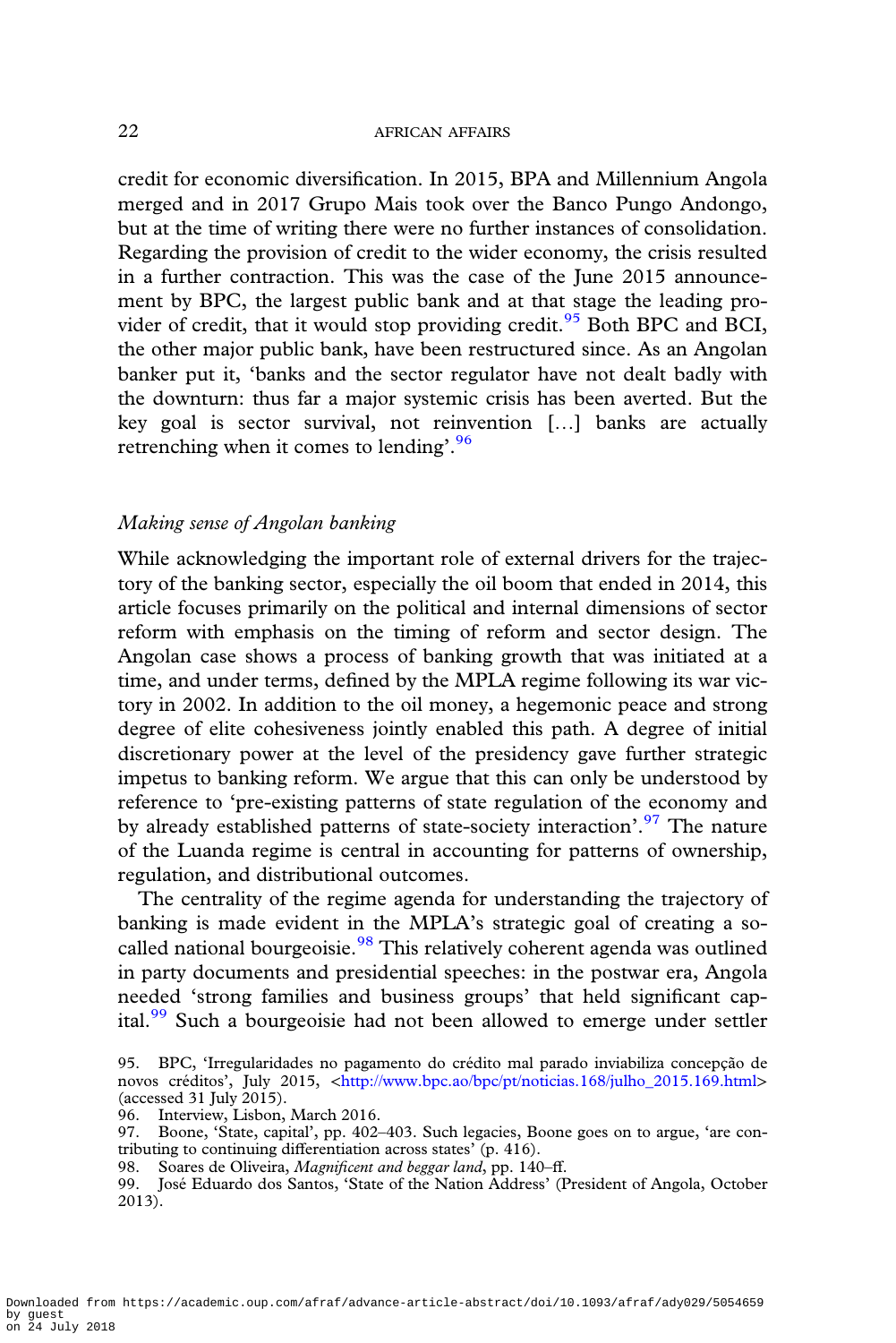colonialism, but now the party-state would be its handmaiden through the judicious distribution of assets, money, and profit-making opportunities. Implicit in this commitment was the MPLA's control of the process of class formation: benefits would accrue to the politically connected, through narrow channels, rather than bestowed upon society. Although this allocation agenda may have favored hundreds of thousands of middle class urbanites close to the party during the boom years, it disproportionately benefitted a handful of oligarchic MPLA families. The modern banking sector, with its dual focus on rent sharing and the generation of new rents, was central to this process, its tightly connected shareholders exclusively drawn from the summit of the regime.

In this context, the usual dichotomy between the private and the public is meaningless. Angola does not possess a sizeable business class that is analytically distinguishable from the political elite: they are mostly the same individuals. The connection of this apparatchik class with the party-state is what defined 'the politics, timing and extent of banking sector liberalization'.<sup>100</sup> The elusive line between the public and the private was further illustrated by the regime's goal of remaining in control of banks through a variety of formal and informal mechanisms. State banks were not privatized; many new banks have Angolan SOEs or the ruling party as key shareholders; and their 'private' investors are party barons or fronts for regime interests.<sup>101</sup> These diverse strategies jointly advance the imperative of remaining in control of the commanding heights of the economy in a manner consistent with the mindset of the postcolonial party-state and with the colonial history of regime-controlled banking.

In addition to regime type, Angola's resource endowment is key in explaining both the character and the timing of this process. Especially during 2004–2008 and 2010–2014, it generated the vast amounts of capital that would underpin the new banks (obviating the need for foreign capital, which is at the root of many banking sectors in resource-poor African states) and the regime's aloofness from external conditionality. It also gave the Angolan economy a further source of volatility, with oil booms and busts linked to credit booms and busts. As the post-2014 crisis shows, Angolan banks are not shock absorbers, but rather part of the amplification effect of oil on the domestic economy. Before, the major risk was the oil price; now the very size of the banking sector, without adequate regulation, is a 'systemic concern'.<sup>102</sup> The Angolan banking sector faces a major challenge: even if the oil price rebounds, the 2004–2014

<sup>100.</sup> Catherine Boone and Clement Henry, 'Neoliberalism in the Middle East and Africa: Divergent banking reform strategies, 1980s to 2000', Commonwealth and Comparative Politics 42, 3 (2004), p. 357.

<sup>101.</sup> The public sector has interests in 90 percent of the banking system by assets. IMF, FSSA, p. 16.

<sup>102.</sup> Wallace, 'New landscape'.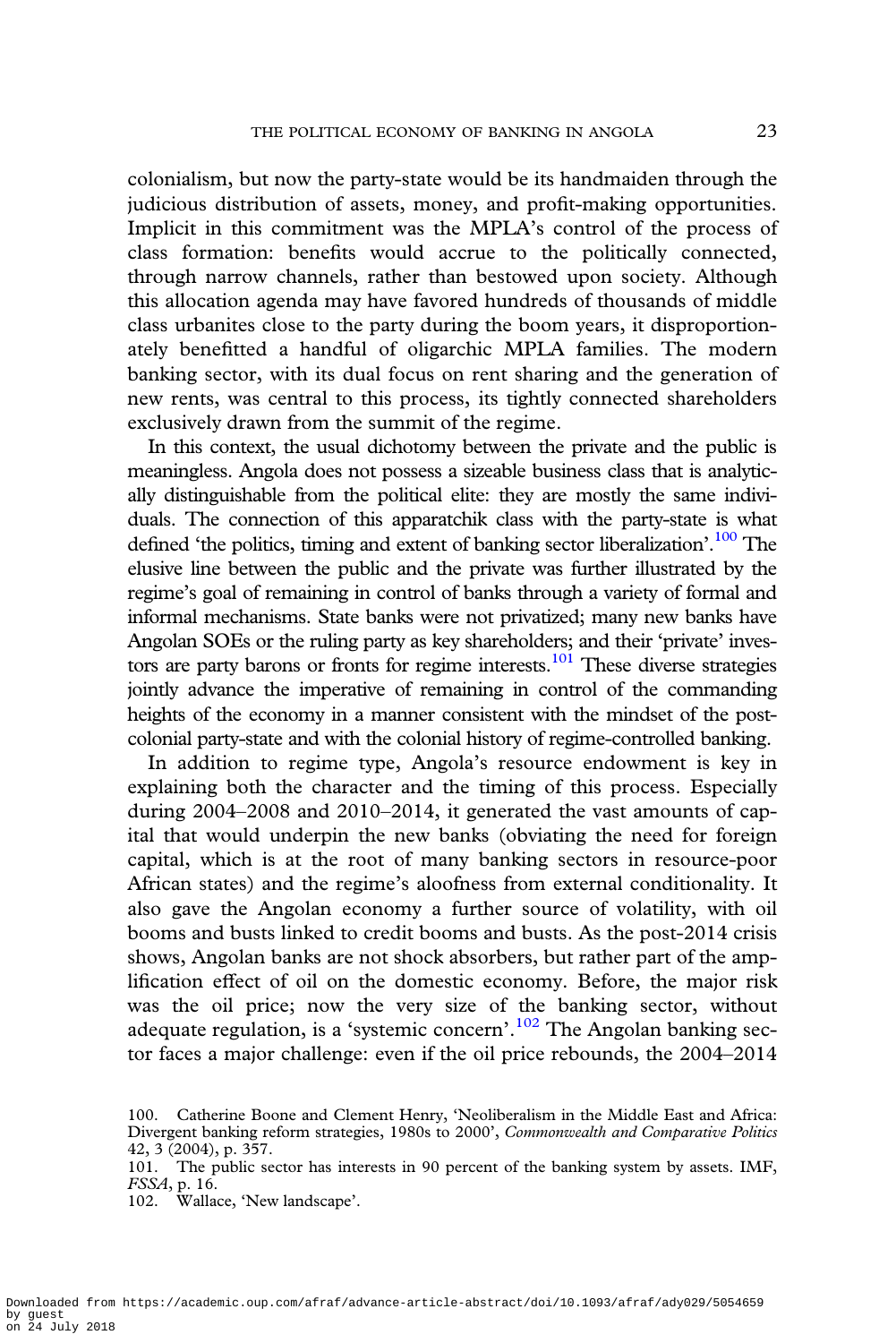boom that allowed its primarily endogenous shaping along rentier lines is unlikely to be repeated. Banks' prosperity and, in many cases, survival will require major shifts. President João Lourenço's banking decisions since coming to power in September 2017 are encouraging, including the replacement of the much-criticized BNA governor, Valter Filipe, with José Lima Massano, a former governor recognized for some earlier improvements.<sup>103</sup> Beyond the reformist signaling, however, at the time of writing it was too early to ascertain the real impact of Lourenço's reforms in a sector likely be defining for his presidency.

Our emphasis on domestic developments does not underplay the enabling global conjuncture, characterized by a broader process of African integration into global capital markets, the internationalization of African banks, and the adoption of new financial instruments. But in the context of Angola's oil boom, during which the crucial decisions regarding sector design and ownership were taken, external pressures played a limited role in the initial process of banking expansion. Foreign advice was sourced, but made to serve regime interests. When risks of non-compliance with external expectations were high or innovations were seen to improve the system, Angolan decision-makers pursued a constructive approach that included piecemeal reform insofar as this advanced their political agenda. Contrary to most African cases, the influence of the IMF and of western donors was limited, as was that of regulatory networks of reformist central bankers and technocrats. The same applies to the influence of regional banking reform, as Angola is poorly integrated in the broader region. For their part, foreign banks proved unassertive and adapted to Angolan terms. More generally, while the impact of systemic shocks has been important, their direct consequences are ambivalent and refracted through domestic decision-making.104 The end of the Cold War terminated the Socialist experience, but the state has remained central to the financial sector and all the other critical sectors of the economy. Oil price drops opened the way to some changes, but the periods of prosperity also saw reforms that were unrelated to the price scenario.

Recent work has found vast disparities in financial development among democracies, $105$  but authoritarian states are usually assumed to result more consistently in repressed financial sectors. Yet evidence from some

<sup>103.</sup> Reuters, 'Angola appoints Jose Massano as new central bank governor', 28 October 2017.

<sup>104.</sup> For a different view, see Abdul Abiad and Ashoka Mody, 'Financial reform: What shapes it? What shakes it?', American Economic Review 95, 1 (2005), p. 66, who argue that influential events shook the policy status quo, while ideology and country structure had limited influence.

<sup>105.</sup> Victor Menaldo and Daniel Yoo, 'Democracy, elite-bias and financial development in Latin America', World Politics 67, 4 (2015), pp. 726–759, argue that this is accounted for by the relative power of elites in recent democracies: wherever transitions are elite-led, or elitefriendly, financial sector outcomes will be disappointing.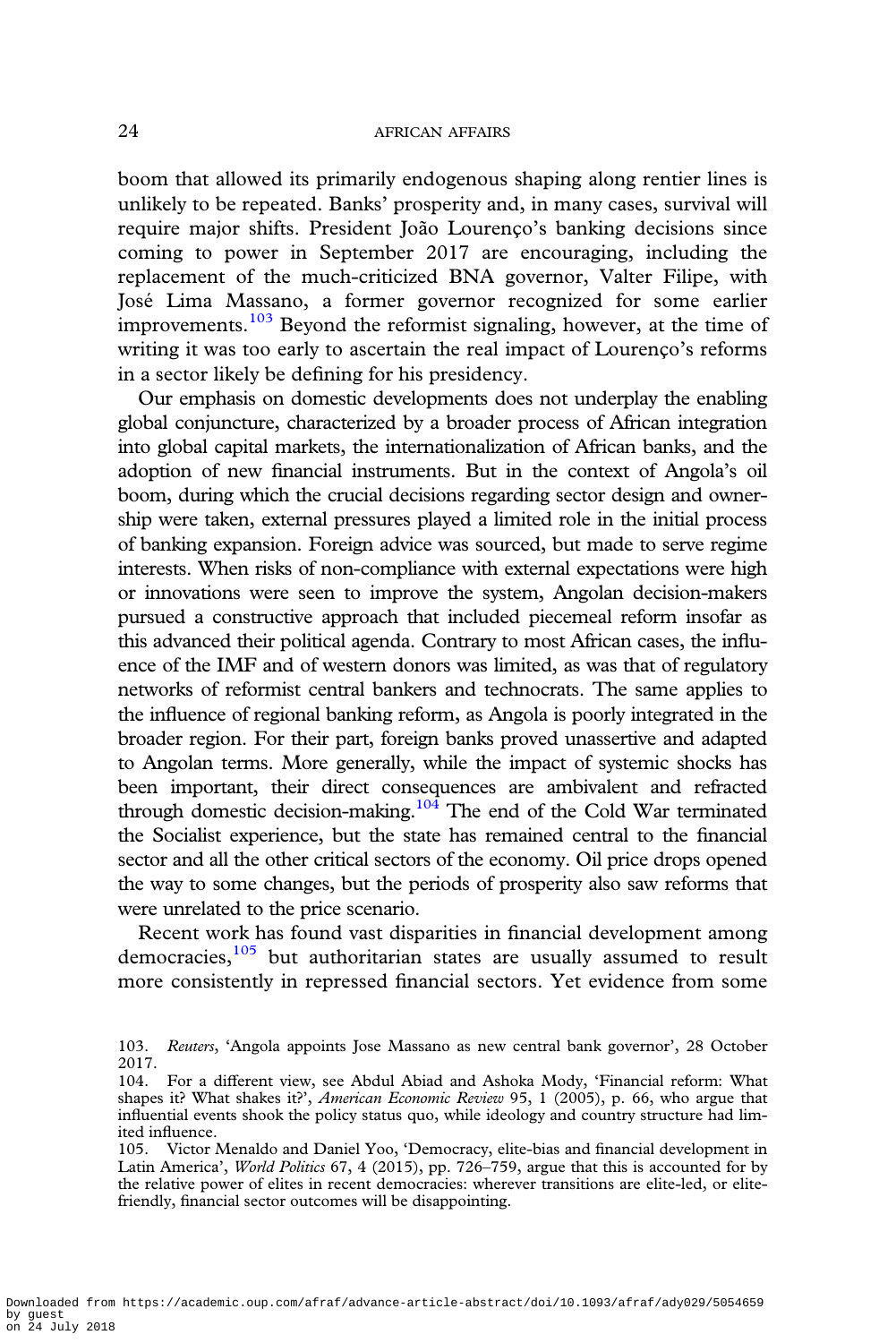authoritarian regimes shows that outcomes may vary and that the political economy of their financial sectors is more complex that often assumed. In particular, formal authority through rational-legal institutions is not a prerequisite for financial sector growth. Deeply personalized, informal frameworks such as Angola's can provide the context for initial development. From Peter Lewis' analysis of Indonesian growth under Suharto $106$  to Charles Calomiris and Stephen Haber's study of Mexico's Porfiriato, we find circumstances under which 'authoritarian governments and bankers can align their incentives by forming a rent generating partnership'.<sup>107</sup> Work on financial sector reform in China also shows the extent to which the Communist Party has been able to use American investment banks as sources of needed reform that helped it fortify, rather than dilute, its control over credit in the Chinese economy.108 Further research into variation across authoritarian financial systems, especially regarding distributional outcomes and degrees of financial development, is overdue.

However, while not preventing financial sector growth, the nature of a regime has a decisive impact on the character of the banking sector and its potential for broad-based development. In an extractive system such as Angola's, the creation of a formal, rule-based structure is eschewed, and legal, prudential and regulatory reforms are often superficial. Despite some improvements since 2009, Angola's key reforms were macroeconomic rather than regulatory or judicial: the system was opened, but in a way that kept President dos Santos' discretionary power as the ultimate arbiter. The creation and maintenance of independent courts, credit watch mechanisms, and property and collateral registries necessary for arms-length lending is expensive, requires significant human resources, and is usually deemed politically costly to insiders. The result is that Angola's banks, structured to favour leading families, have no significant institutional or legal structures undergirding them. Social pressure by elite networks has not proven constraining: 'Powerful people just don't pay back their loans if they don't want to: peer pressure works very unevenly [which means that] we are always only one step away from catastrophe'.<sup>109</sup>

It follows that the Angolan banking sector has not provided (and short of systemic reform, will likely continue not to provide) significant credit to the productive sectors of the Angolan economy. The narrow credit provision and resultant financial repression of the majority of the population

<sup>106.</sup> Peter M. Lewis, Growing apart: Oil, politics and economic change in Indonesia and Nigeria (University of Michigan Press, Ann Arbor, 2007).

<sup>107.</sup> Charles Calomiris and Stephen Haber, Fragile by design: The political origins of banking crises and scarce credit (Princeton University Press, Princeton, 2014), pp. 331, 338.

<sup>108.</sup> Carl Walter and Fraser Howie, Red capitalism (John Wiley and Sons, Singapore, 2012).

<sup>109.</sup> Interview with Portuguese banker active in Angola, Lisbon, May 2016.